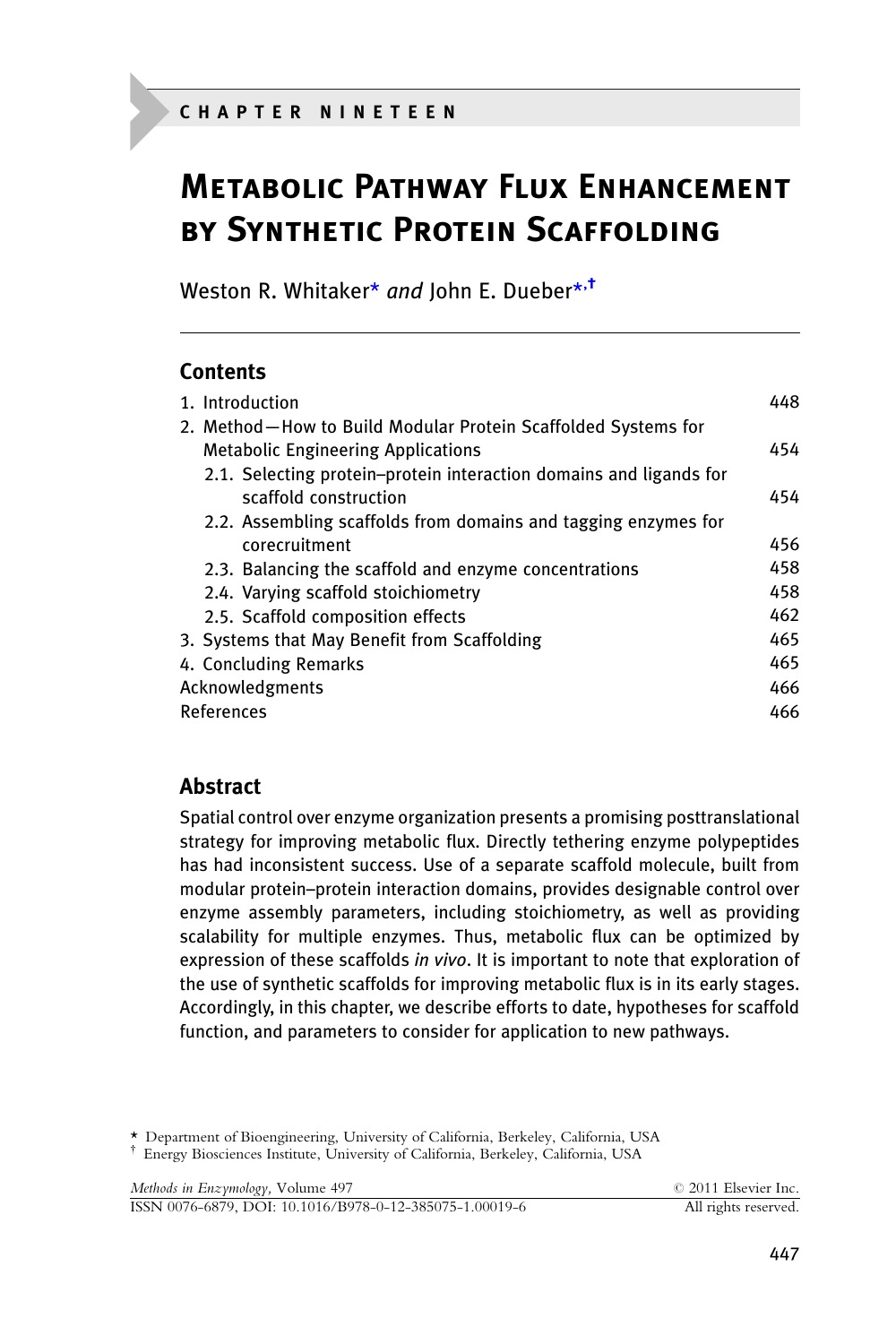#### 1. Introduction

Metabolic engineering has the potential to provide environmentally safe and cost-effective routes for synthesizing a range of compounds, from high-value specialty compounds such as therapeutics to bulk commodities including plastics and biofuels. Particularly for the latter class of compounds, a complement of strategies will be needed to achieve the production yields, near theoretical maximum, necessary to achieve industrial viability. These stringent requirements will likely inspire improvements across many technologies: modeling metabolic and cellular behavior (Price et al[., 2004\)](#page-21-0), predictable control over gene expression (Pfleger et al[., 2006; Salis](#page-21-0) et al., [2009; Win and Smolke, 2007](#page-21-0)), and directed evolution approaches for improved enzyme characteristics ([Dougherty and Arnold, 2009; Zhang](#page-19-0) et al[., 2008](#page-19-0)). In this chapter, we focus on ongoing efforts to improve pathway efficiency through engineered enzyme complex formation using synthetic scaffolds; however, all strategies discussed here must eventually be performed in concert with existing proven methodologies to achieve optimal yields. Since our mechanistic understanding of scaffold function is still at an early stage, we describe here the parameters empirically derived thus far to be important and describe a suggested process for applying scaffolding strategies to a new pathway.

There are numerous natural examples of enzymes forming complexes for optimal metabolic pathway performance. For excellent in-depth reviews on this topic, please see those written by Conrado et al[. \(2008\) and Miles](#page-19-0) et al[. \(1999\)](#page-19-0). The most striking examples of improved pathway efficiency via complex formation are those that have evolved structures capable of physically channeling substrates. Tryptophan synthase, carbamoyl phosphate synthase, and glutamine phosphoribosylpyrophosphate amidotransferase are three examples described in detail by Miles *et al.* (1999) whose structures reveal tunnels connecting catalytic sites that are capable of protecting reactive intermediates from the bulk solution. Another mechanism of channeling substrates is through electrostatic channeling. Thymidylate synthase and dihydrofolate reductase are two enzymatic activities found in a single polypeptide in some plants and some protozoa, including Leishmania major for which the crystal structure has been solved. The surface of this structure is predominantly positively charged, suggesting a mechanism of an electrostatic "highway" spanning the  $40$  Å between the two active sites across which the negatively charged dihydrofolate intermediate would travel [\(Stroud, 1994](#page-21-0)). Recently, evidence has grown for the dynamic assembly of complexes, perhaps as a feedback mechanism to achieve a precise concentration of metabolite product (An et al[., 2008;](#page-19-0) [Narayanaswamy](#page-19-0) et al., 2009). These dynamic complexes have been difficult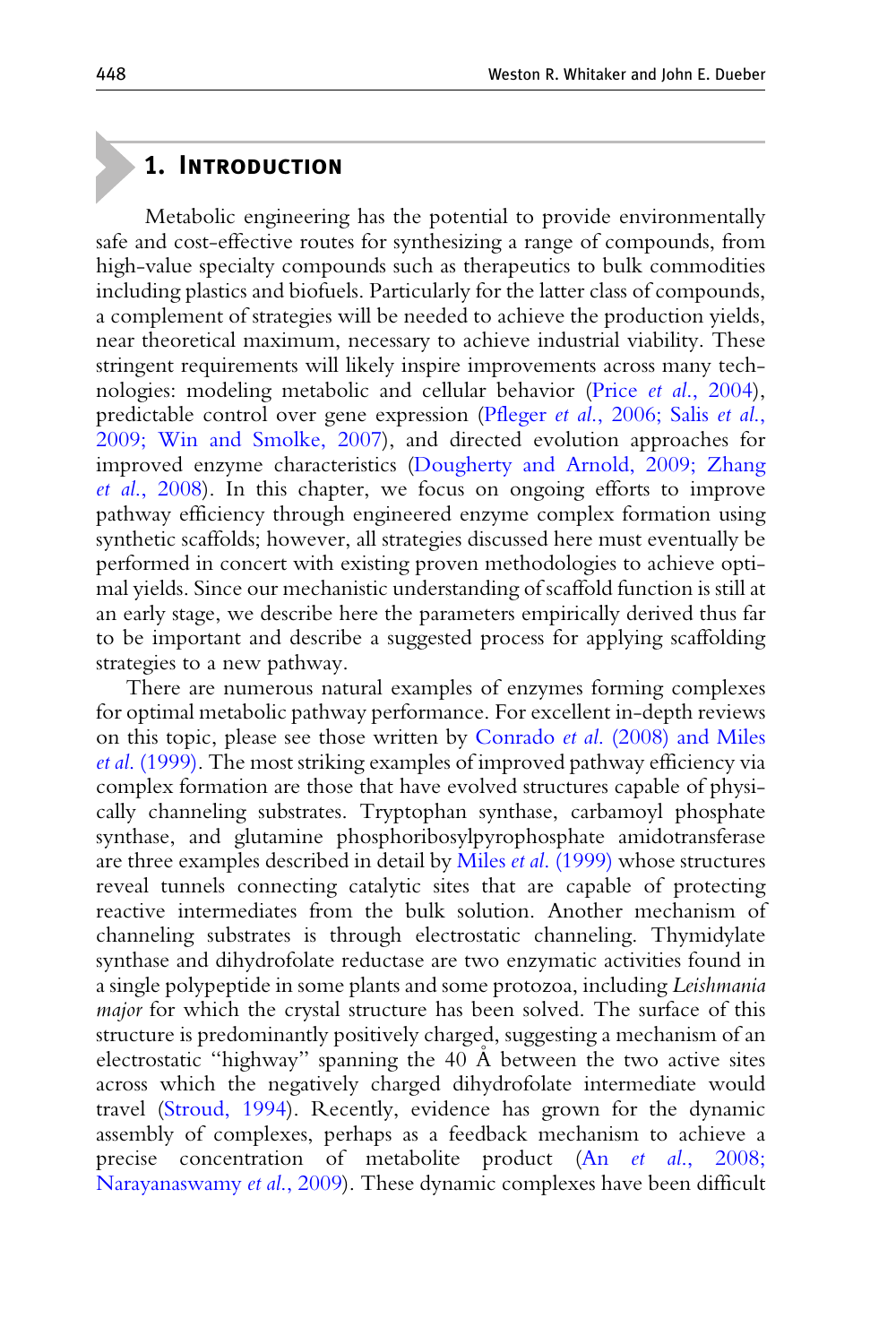to observe biochemically in vitro. For example, purine biosynthesis in eukaryotes involves six enzymes. Despite early anticipation of potential interactions between these enzymes, only recently was it understood, by fluorescently tagging these enzymes in vivo, that all six proteins coassemble (An et al[., 2008\)](#page-19-0). Interestingly, these proteins dynamically assemble and disassemble depending on purine concentration. [Narayanaswamy](#page-21-0) et al. (2009) similarly showed that numerous metabolic enzyme complexes dynamically assemble depending on culture conditions, suggesting these phenomena are considerably more common than would be predicted by *in vitro* biochemical experiments. Likely, many of these complexes are not detected due to characterization under conditions incompatible with complex formation.

Drawing inspiration from natural pathways, engineers have begun assembling synthetic enzyme complexes to improve pathway performance. For degradation of cellulose and hemicellulose *in vitro*, various enzyme combinations have been corecruited to cellulose substrate to include synergistic combinations of activities as found in natural cellulosome complexes (Fierobe *et al.*, 2001, 2005). Recently, our lab has expressed scaffolds built from modular protein–protein interaction domains [\(Table 19.1\)](#page-3-0) to optimize flux of engineered metabolic pathways in vivo (Dueber et al[., 2009](#page-19-0)). Enzymes were tagged with peptide ligands specific for these scaffold protein–protein interaction domains. The modular composition of the scaffolds was used to build various architectures that were critical for optimizing flux as discussed later.

The mevalonate biosynthetic pathway presents an interesting model system for synthetic complex engineering in that it suffers from a flux imbalance between HMG-CoA synthase (HMGS) and HMG-CoA reductase (HMGR) that results in the accumulation of the cytotoxic HMG-CoA intermediate (Martin *et al.*, 2003; Pitera *et al.*, 2007). Scaffolding this pathway improves efficiency, producing higher product titers even at considerably lower enzyme inducer concentrations ([Dueber](#page-19-0) et al., 2009). It should be noted that the relationship between scaffold architecture and titer improvement is not predictable for this pathway, as discussed later. The same set of scaffold architectures was applied to a second pathway engineered by Moon *et al.* (2009, 2010) for the biosynthesis of glucaric acid. This pathway presents an interesting test case in that it is a relatively high titer-producing pathway, on the order of 1 g/ L, with a flux bottleneck enzyme, MIOX, that appears to be substrate activated (Moon *et al.*, 2009). Varying the number of domains that recruit the enzyme upstream of MIOX, Ino1, resulted in gradually increased product titers to a maximum of almost fivefold improvement with four Ino1 recruitment domains, whereas varying the number of MIOX recruiting domains had little impact (Moon *et al.*, 2010). This observation is consistent with a model in which the local concentration of substrate for the limiting MIOX activity is modulated by upstream enzyme recruitment via scaffold domain stoichiometry within the synthetic complex.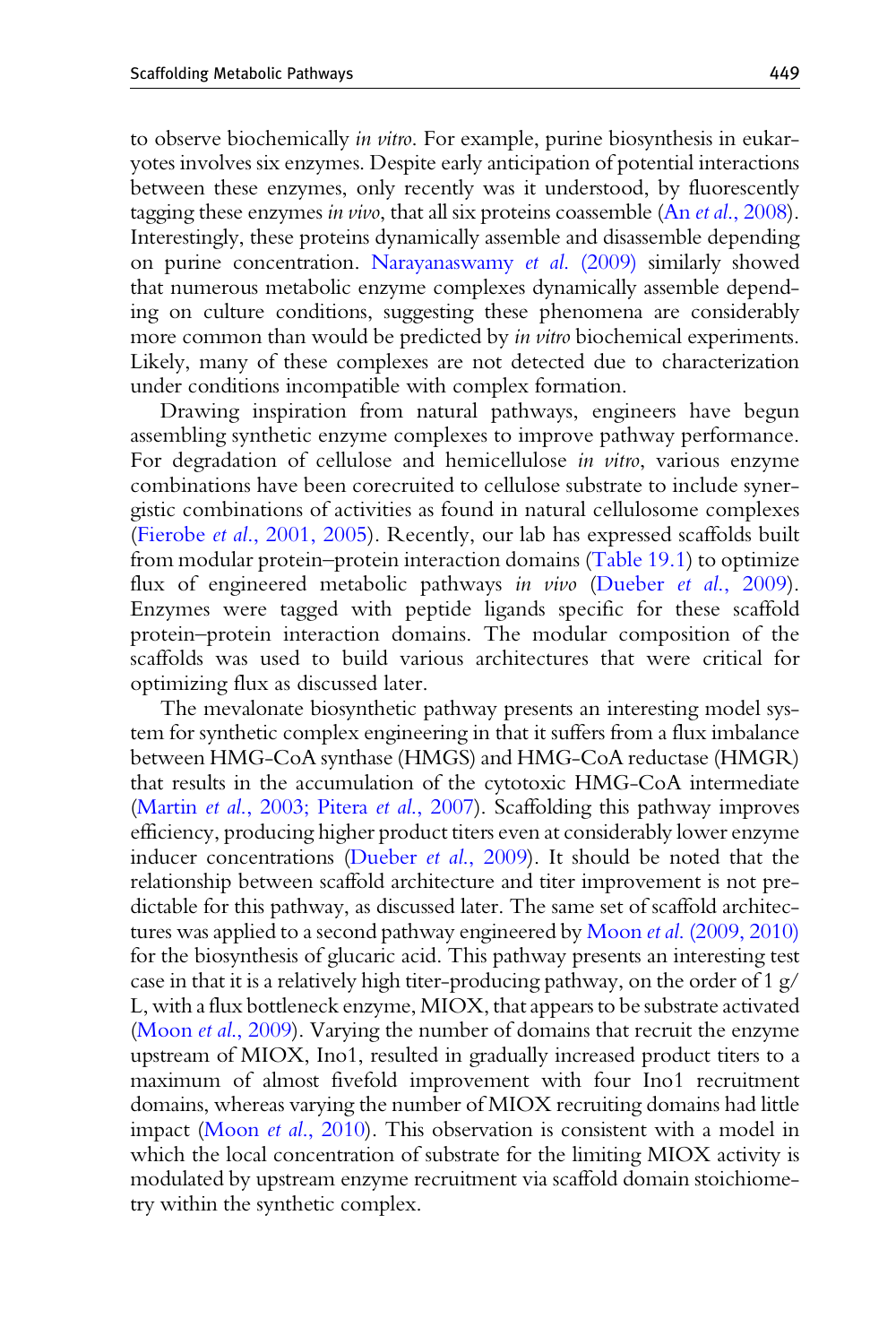| Part family                              | Tightest affinity $K_d$                                                                                              | Domain/ligand<br>size $(AAs)$ | Source<br>$(Accession \#)$                                                                                                   | Features and issues                                                                                                                                         | Confirmed<br>orthogonal pairs                                           |
|------------------------------------------|----------------------------------------------------------------------------------------------------------------------|-------------------------------|------------------------------------------------------------------------------------------------------------------------------|-------------------------------------------------------------------------------------------------------------------------------------------------------------|-------------------------------------------------------------------------|
| SH <sub>3</sub> domain/<br>peptide       | $1 \times 10^{-1}$ uM<br>(Posern et al.,<br>1998)                                                                    | 57/11                         | AAH31149: 196-274<br><b>PPPALPPKRRR</b><br>(Posern et al., 1998)                                                             | Relatively context<br>independent and well-<br>characterized. Ideal for<br>internal insertion.<br>Natural peptides tend<br>to have micromolar<br>affinities | Specificity<br>observed<br>within species<br>(Zarrinpar et al.,<br>2003 |
| PDZ domain/<br>peptide                   | $1 \times 10^0$ uM<br>(Tonikian et al.,<br>2008)                                                                     | 96/6                          | EDL06069: 77-171<br>GVKESLV (Harris et al., 2001)                                                                            | Generally PDZ peptide<br>must be C-terminal.<br>nNOS domain can be<br>used for non-<br>C-terminal ligands                                                   | 2 Natural (Fuh<br><i>et al.</i> , 2000)                                 |
| GBD domain/<br>peptide                   | $1 \times 10^{0}$ uM (Kim)<br><i>et al.</i> , 2000)                                                                  | 80/32                         | BAA21534: 196-274<br>P42768: 466-497                                                                                         | Less well-characterized<br>than SH3 or PDZ.<br>Longer linker<br>sequence.                                                                                   |                                                                         |
| Leucine Zippers                          | $6.1 \times 10^{-3}$ uM<br>(Acharya et al.,<br>$2002$ ) and<br>$8.3 \times 10^{-2}$ uM<br>(Grünberg et al.,<br>2010) | 43/43                         | <b>ITIR A AFLEKENTALR TEIAE</b><br><b>LEKEVGRCENIVSKYETRYGPL</b><br>LEIR AAFLEKENTALR TRAAEL<br><b>RKRVGRCRNIVSKYETRYGPL</b> | Significant likelihood of<br>homodimerization,<br>particularly important<br>to test for<br>intramolecular pairs                                             | 3 Synthetic<br>(Reinke et al.,<br>2010                                  |
| PhyB/Pif3 light<br>switchable<br>binding | $2 \times 10^{-2}$<br>$1 \times 10^{-1}$ uM<br>(Levskaya et al.,<br>2009)                                            | 908/91                        | AAW56577: 1-908<br>NP 172424: 120-210                                                                                        | Light dependent binding<br>activated at 720 nm and<br>deactivated at 660 nm<br>light                                                                        |                                                                         |

#### <span id="page-3-0"></span>**Table 19.1** Protein–protein interaction domain families potentially useful for scaffold construction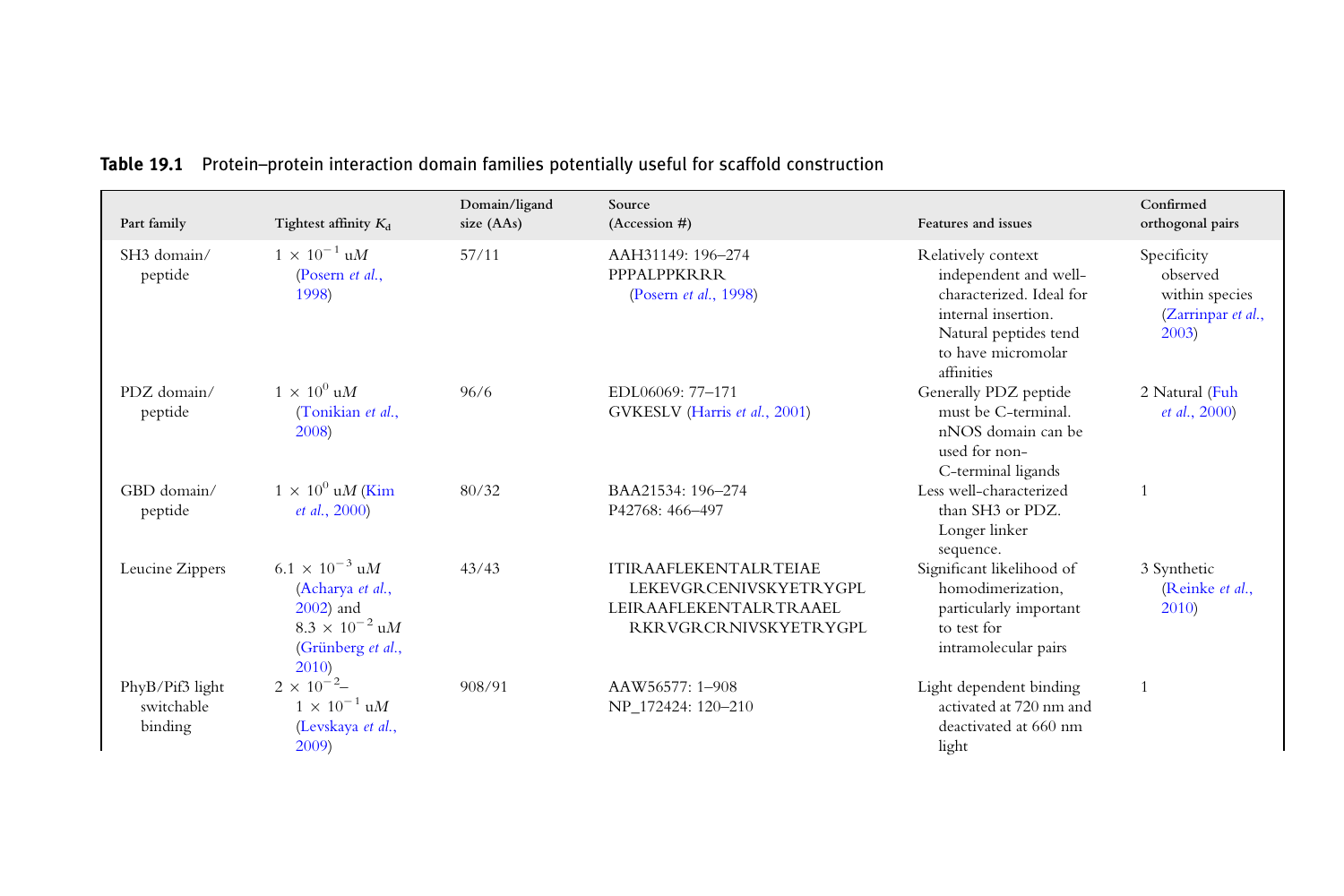| FKBP/FRB             | $1.2 \times 10^{-3}$ uM<br>(Banaszynski<br><i>et al.</i> , $2005$ | 107/93               | AAI19733: 39-145<br>EAW71681: 1972-2064 | Interaction is inducible<br>with the small molecule<br>Rapamycin at<br>$K_d = 0.2$ nM (Bierer<br>et al., 1990). A FRB<br>(T2098L) mutation<br>allows use of a nontoxic<br>rapamycin analog for<br>T2098L<br>characterization see<br>(Grünberg et al., 2010) |                                                  |
|----------------------|-------------------------------------------------------------------|----------------------|-----------------------------------------|-------------------------------------------------------------------------------------------------------------------------------------------------------------------------------------------------------------------------------------------------------------|--------------------------------------------------|
| Cohesin/<br>Dockerin | $< 1 \times 10^{-5}$ uM<br>(Fierobe et al.,<br>2001               | $\sim 150 / \sim 70$ | YP_001039466<br>YP 001038489            | Calcium-dependent<br>binding activity is likely<br>not functional at free<br>cellular $Ca^{2+}$ levels<br>Calcium<br>$K_{\rm d} = 2.5 \times 10^{-7}$ 1/<br>$M^2$ , half binding at<br>500 uM $Ca^{2+}$<br>(Leibovitz et al., 1997)                         | 5 Natural<br>(Haimovitz<br><i>et al.</i> , 2008) |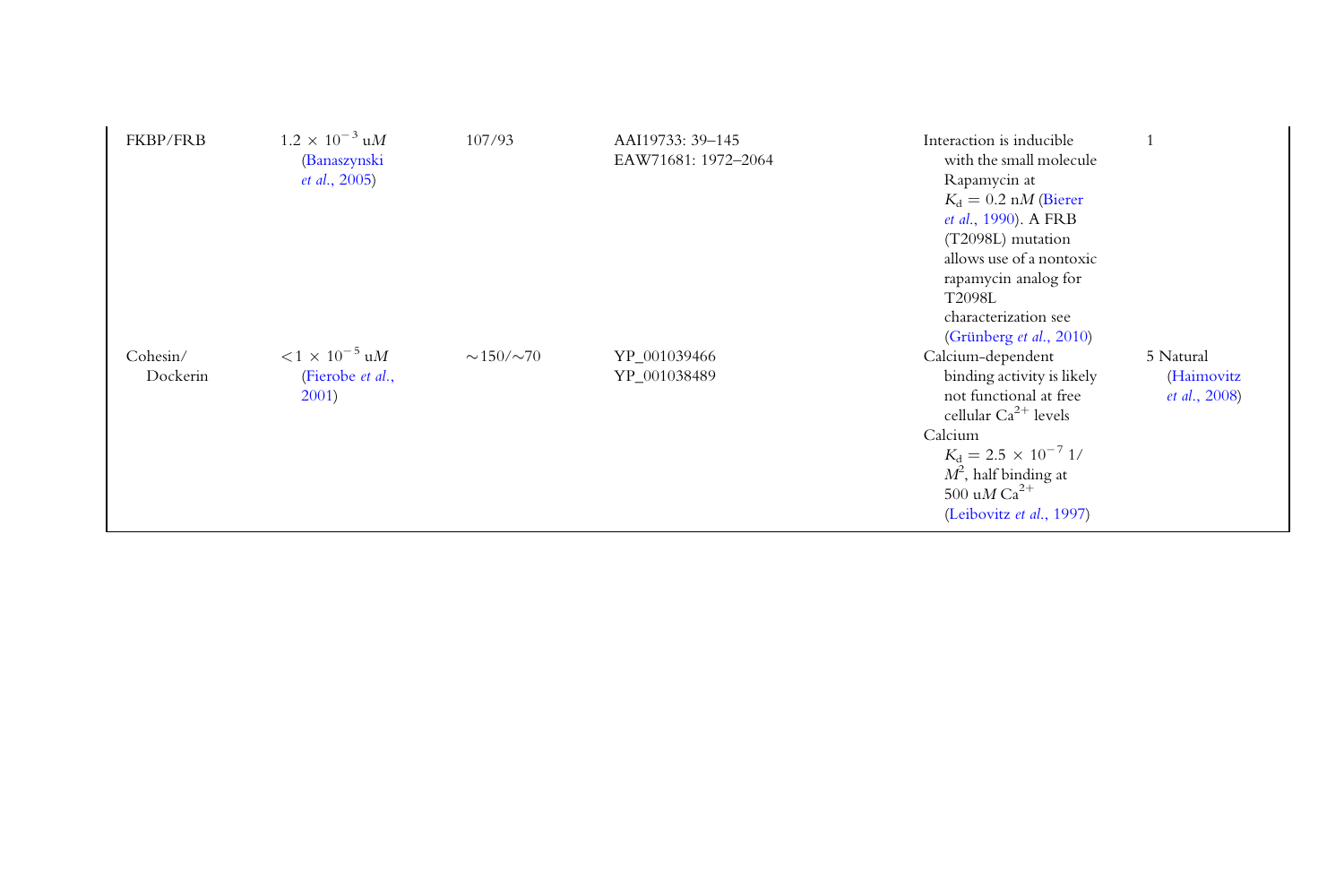Even without direct substrate channeling guiding intermediates between active sites as observed in the natural examples discussed previously, product titers may be improved by colocalizing consecutive metabolic enzymes to produce a higher local concentration of metabolite in close proximity to the downstream enzyme (Conrado et al[., 2008; Welch, 1977\)](#page-19-0). This has been the subject of debate in early papers in which consecutive enzymes,  $\beta$ -galactosidase and galactose dehydrogenase, were tethered with a translational fusion, generating a higher product titer ([Ljungcrantz](#page-20-0) et al., 1989). The authors suggested the mechanism for increased flux was substrate channeling; however, a subsequent paper performing a detailed kinetic analysis of the fusion protein challenged this conclusion [\(Pettersson and Pettersson,](#page-21-0) [2001\)](#page-21-0). Local concentration effects have been modeled for engineered pathways of heterologous enzymes by simulating native and engineered pathway reaction rates within an Escherichia coli discretized into subvolumes, localizing the engineered pathway within a single subvolume, and accounting for metabolite diffusion to simulate compartmentalization ([Conrado](#page-19-0) et al., [2007\)](#page-19-0). Though direct measurements of local intermediate concentrations within enzyme complexes have remained elusive, this mechanism seems to be an attractive explanation for some of the successes observed with scaffolding (Dueber et al[., 2009; Moon](#page-19-0) et al., 2010) and other colocalization engineering examples reviewed in [Conrado](#page-19-0) et al. (2008). However, local concentration effects may be acting in conjunction with other mechanisms discussed later in this chapter. Enzyme colocalization may allow achievement of a specific local intermediate concentration with a lower concentration of upstream enzyme than would be possible with freely diffusing enzymes, thus retaining high flux while reducing the metabolic load on the cells [\(Fig. 19.1](#page-6-0)A). Reduction of intermediate in the bulk of the cell may also be beneficial if the intermediate is toxic or undergoes undesired reactions through competing pathways ([Fig. 19.1](#page-6-0)A).

We employ modular protein–protein interaction machinery tethered with long flexible synthetic linkers to colocalize enzymes in engineered metabolic pathways. While this approach currently lacks the ability to precisely control the three-dimensional positioning of recruited enzymes, it has the advantage that each protein–protein interaction domain should be capable of targeting its interaction partner in a manner independent of composition context, provided neighboring targeted enzymes do not sterically block a physical interaction. When a binding domain is incorporated into a scaffold using long linkers, it generally will retain the ability to bind its target ligand regardless of where it is located on the scaffold and what domains are encoded up or downstream. This provides a highly designable platform where matrices of scaffolds can be generated in which key parameters are varied while interaction functionality is maintained ([Fig. 19.1](#page-6-0)B). Additionally, once interaction tags have been successfully added to pathway enzymes, the pathway can be used with a variety of scaffold architectures.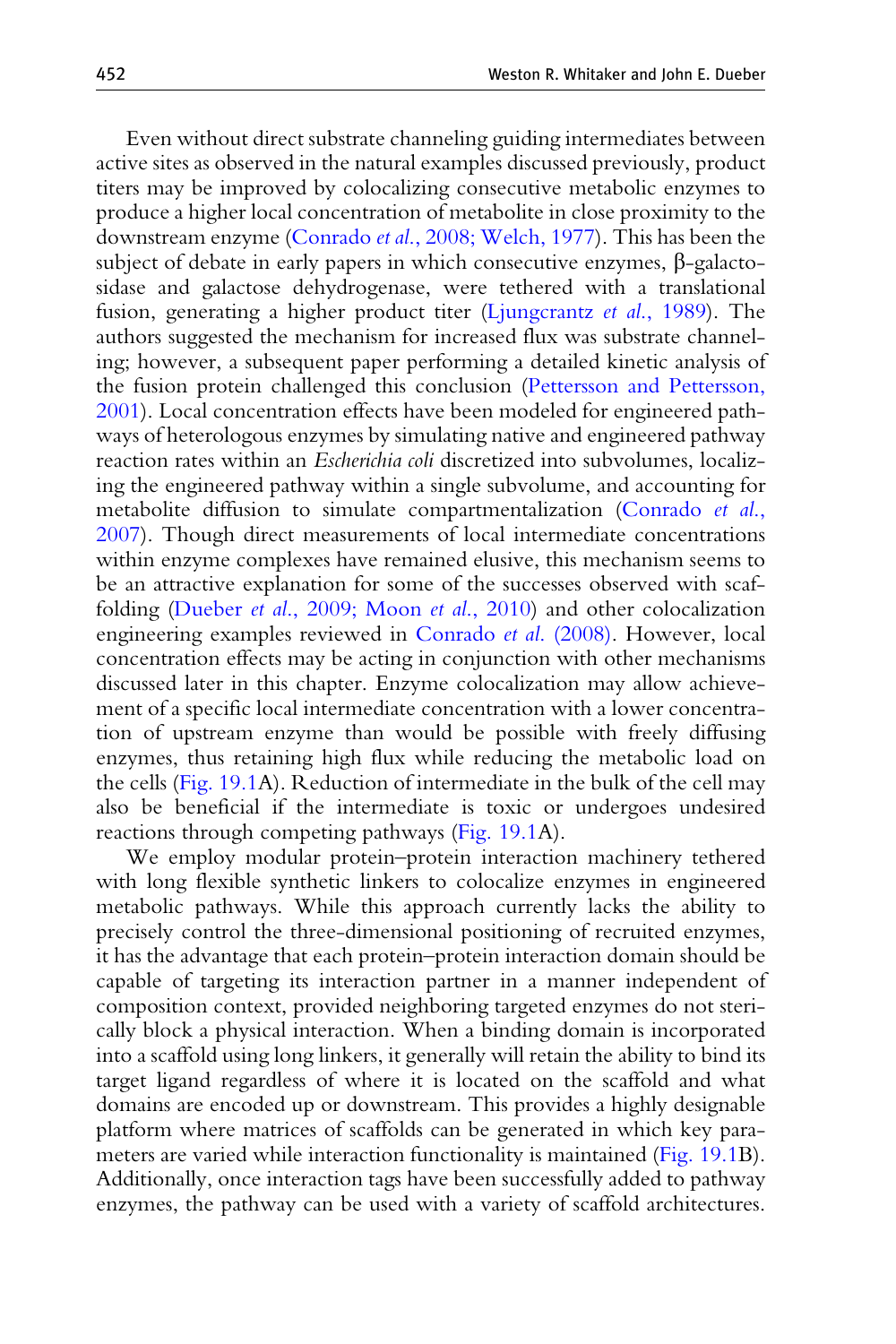<span id="page-6-0"></span>

Figure 19.1 (A) High local substrate concentrations may be achieved with low enzyme expression, thereby reducing the cellular burden by using scaffolding to colocalize enzymes. (B) Scaffolding based on modular protein–protein interaction domains provides a highly designable control point with multiple parameters available for optimization.

However, as discussed later in the chapter, applying tags to enzymes can have difficult-to-predict effects on enzyme activity and concentration, both of which must be assessed. To scale recruitment to include additional enzymes, additional binding domains can be fused to existing scaffolds or a second scaffold molecule can be cotargeted to the original scaffold. For interaction domains with a set of ligands ranging in recruitment affinity, binding strength can usually be modulated by point mutations to the ligand without the need to redesign scaffold libraries. Further, different enzyme packing structures can be explored by shuffling the configurations of the scaffold domains.

In this chapter, we describe methodologies by which synthetic complexes can be engineered from metabolic pathways using modular protein scaffolds. Although the synthetic scaffolds built to date, and certainly for the foreseeable future, do not rival the elegance of natural systems, they offer designable control over several assembly parameters, most notably enzyme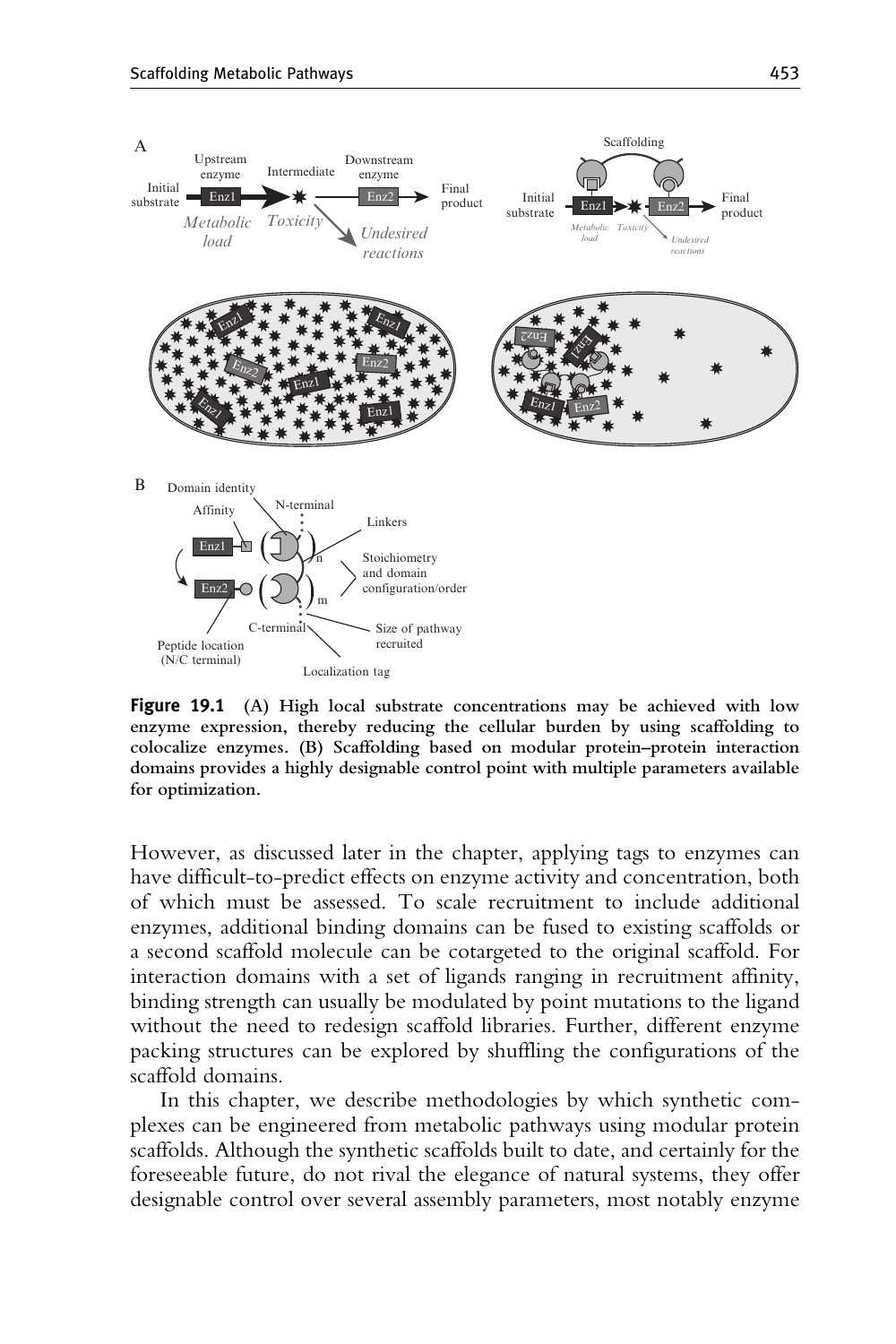stoichiometry, incorporation of heterologous enzymes, and potential scalability for increased numbers of enzymes. We hope to provide a practical guide for how we would approach scaffolding a pathway de novo together with a discussion of our considerations and experiences thus far. We conclude this chapter with a discussion of several mechanisms that may play a role in observed titer improvements for pathways tested thus far and of systems that may benefit from these possible effects.

## 2. Method—How to Build Modular Protein Scaffolded Systems for Metabolic Engineering Applications

#### 2.1. Selecting protein–protein interaction domains and ligands for scaffold construction

The first decision to be made for scaffolding a metabolic pathway is the choice of colocation components. Each enzyme is translationally fused to a ligand specific for a protein–protein interaction domain. A translational fusion of these domains will compose a scaffold capable of colocalizing the ligand-fused enzymes. The structural modularity of the protein–protein interaction domains is of primary importance, as they will need to retain binding activity in the nonnative context of the translational fusions. A number of modular protein–protein interaction domains have been characterized and employed in various applications, a partial list of which is compiled in [Table 19.1.](#page-3-0) In our experience, the members of SH3, PDZ, GBD, and leucine zipper families tend to retain binding activity as N-, C-terminal, or internal fusions and, given sufficient linker lengths, often do not require linker optimization to achieve binding activity. However, as discussed later, despite robustness of binding activity, overall flux improvement is likely also influenced by scaffold architecture including parameters such as linker length/composition and number/arrangement of protein– protein interaction domains.

Another parameter of importance is association affinity, particularly under low expression regimes. We generally design our scaffolds to target enzymes in the low micromolar range or tighter. To date, all targetings have been executed with the tightest affinity ligands available; however, many of these domains, as listed in [Table 19.1](#page-3-0), include lower affinity ligands that could be employed if transient interactions are desired.

Protein–protein interaction domains belonging to families with many members are particularly attractive choices for use in scaffolding, as they may offer a set of domains that potentially recognize specific ligands orthogonally (i.e., minimal cross talk with other ligands used as enzyme tags), yet have conserved folds and can more likely be used interchangeably.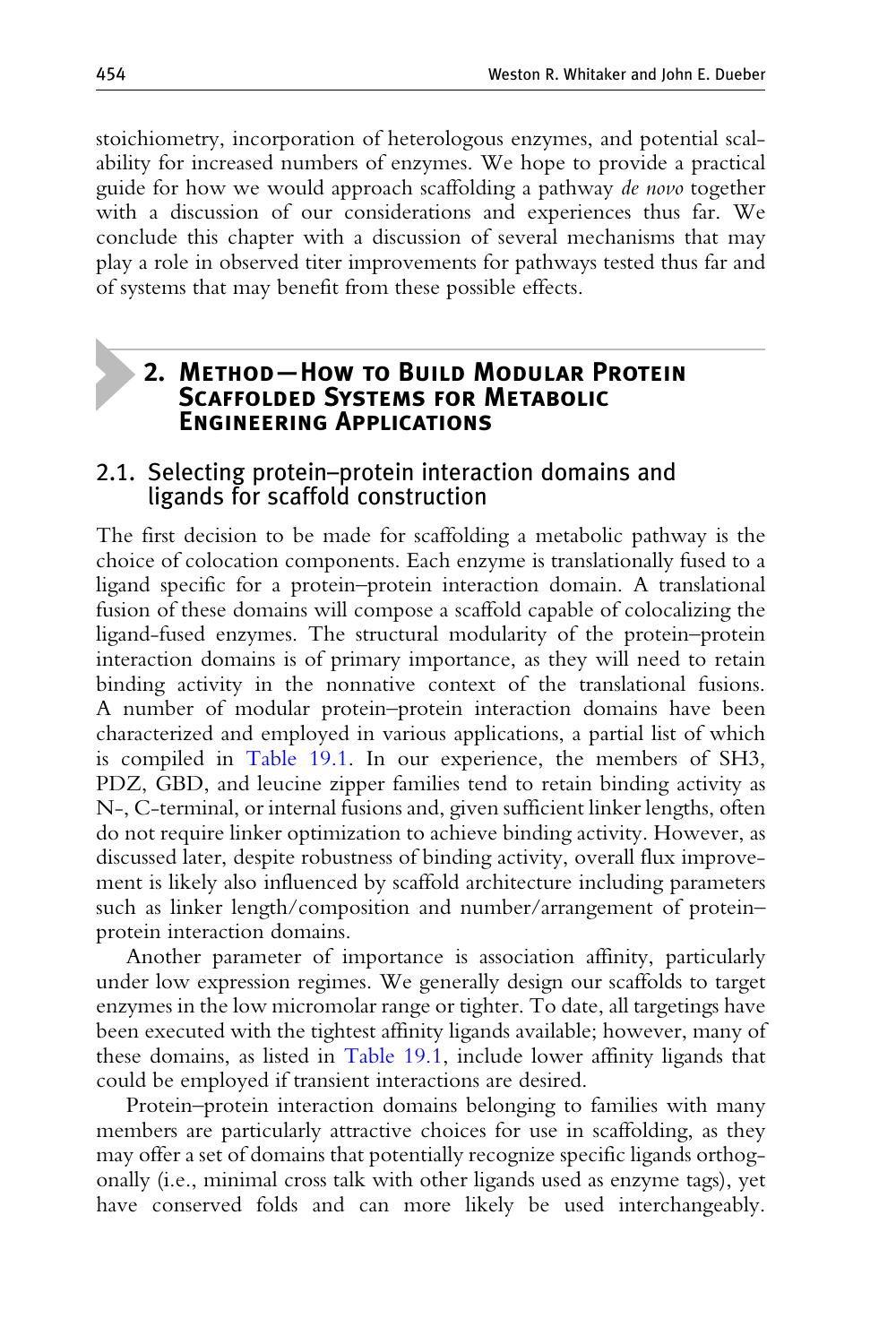For example, individual SH3 domains appear to have undergone negative selection such that they do not measurably interact with other SH3 domain family ligands within that organism ([Zarrinpar](#page-21-0) et al., 2003). Zarrinpar et al. showed that a peptide ligand was highly specific for a single SH3 domain within its native host, Saccharomyces cerevisiae, whereas this same peptide ligand interacted with a high percentage of non-S. cerevisiae SH3 domains. This selection for reduced cross talk should considerably increase the number of orthogonal domain/ligand pairs available for simultaneous use, particularly of domains recognizing small ligands such as the SH3 and PDZ domain family. Additionally, these interaction domain families often appear to have evolved physical and functional modularity, including characteristics such as robust-independent domain folding and surface-exposed N- and C-termini that are located close together to permit domain functioning as either terminal or internal fusions.

Leucine zipper and synthetic coiled-coil domain folds share many of these characteristics and are attractive targets for expanding the available number of orthogonal interaction partners. Works such as those by [Havranek and Harbury \(2003\),](#page-20-0) where eight residues between leucine zipper pairs were altered based on computational prediction to create new pairs of either homodimers or heterodimers, show promise for rationally engineering new domains. More recently, Reinke et al[. \(2010\)](#page-21-0) investigated the interaction specificities of a large set of synthetic coiled-coils that do not exhibit measurable self-association providing up to three orthogonal pairs that do not cross talk. These large libraries of structurally similar but orthogonally binding pairs provide excellent candidates for scaffold parts, as presumably they may be interchanged to switch specificity with minimal perturbation. However, as generating very large libraries of orthogonal parts has proven challenging, limited to sets with only several experimentally verified orthogonal pairs, taking parts from different families to minimize likelihood of cross talk is still likely to be fruitful for producing larger numbers of orthogonal protein–protein interaction pairs.

Cohesin–dockerin interaction modules have been successfully used to scaffold multienzyme complexes to function as synthetic cellulosomes in vitro. Up to three cellulose degrading enzymes were translationally fused to dockerins that localize to specific cohesins on a synthetic scaffold, which itself localizes to cellulose substrate via a carbohydrate-binding module. The resultant complex enhanced cellulose degradation in the complex substrate of straw sixfold over free enzyme [\(Fierobe](#page-20-0) et al., 2005). An in-depth review of a number of applications that have taken advantage of cohesin–dockerin domains to provide controlled extracellular binding has recently been published [\(Nordon](#page-21-0) et al., 2009). A study of cohesin–dockerin specificities has demonstrated up to five cohesin–dockerin pairs exhibiting orthogonalbinding specificity, providing a set of modules for further application [\(Haimovitz](#page-20-0) et al., 2008). A unique feature of cohesin-dockerin interactions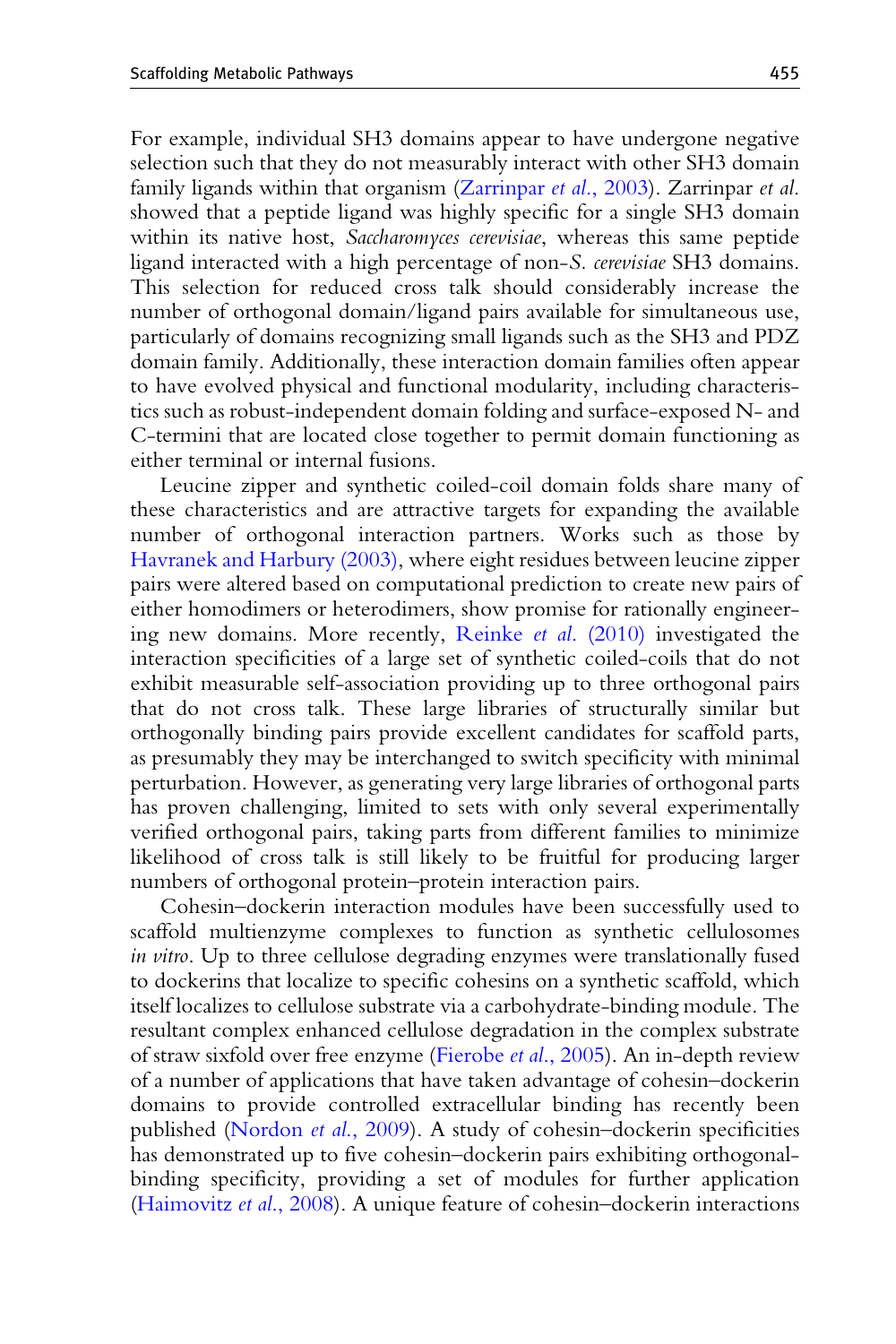is that they bind with a very tight affinity in a calcium ion dependent manner. This makes them ideal candidates for extracellular scaffolding but likely limits their application *in vivo* due to the low concentration of free calcium in the cytoplasm.

## 2.2. Assembling scaffolds from domains and tagging enzymes for corecruitment

Domain/ligand choice is particularly important for proteins whose activity, stability, and/or solubility are sensitive to translational fusion. Particular peptide sequences and fusion locations may decrease the flux through these sensitive enzymes beyond the capability of the scaffolding effect to surpass. We attempt to minimize the perturbation to the enzyme of interest by selecting the smaller member of the binding pair to use as a tag. For proteins known to be problematic, we often use either an 11-amino acid peptide with a  $K_d = 0.1 \mu M$  for the Crk SH3 domain on the N- or C-terminus or a six-amino acid peptide with a  $K_d = 8 \mu M$  for the syntrophin PDZ domain as a C-terminal fusion. PDZ peptides must be used as C-terminal fusions since the carboxyl group is critical for binding. In the case of enzymes that are already experiencing solubility problems, it is possible that adding a larger, well-folded, binding domain may increase solubility similar to the oft-used strategy of tethering folding problematic proteins to maltose-binding protein or other highly soluble motifs ([Di Guan](#page-19-0) et al[., 1988\)](#page-19-0). The coiled-coil motifs, due to their high solubility, may be good candidates to try for this purpose, although all of these efforts are protein-dependent and currently unpredictable.

Linkers connecting domains of the scaffold are likely to provide another parameter that could be explored for flux optimization. To date, we have limited experience in the effect of different linker types. To connect domains, we have been using linkers expected to be of sufficient length (nine or more amino acids) to avoid sterically obstructing neighboring domains from binding and with compositions predicted to be unstructured and flexible (glycine– serine repeats). We have observed a small improvement in performance when linkers separating blocks of domains (i.e., the linkers in the scaffold  $GBD_1$ \_linker\_(SH3)<sub>2</sub>\_linker\_(PDZ)<sub>2</sub>) were further increased from 9 to 25 total amino acids of Gly-Ser repeats (Dueber, unpublished observation). However, we have not investigated varying linker lengths or the composition of these linkers beyond this initial characterization. [Robinson and Sauer](#page-21-0) [\(1998\)](#page-21-0) investigated the effect of linker length and composition on the stability of single-chain Arc repressor. For this protein, both linker length and the amino acid composition had a large impact on stability. Initial work on a simple tethering of two enzymes in the mevalonate biosynthetic pathway ([Fig. 19.2](#page-10-0)) also suggested that a linker of adequate length must be used to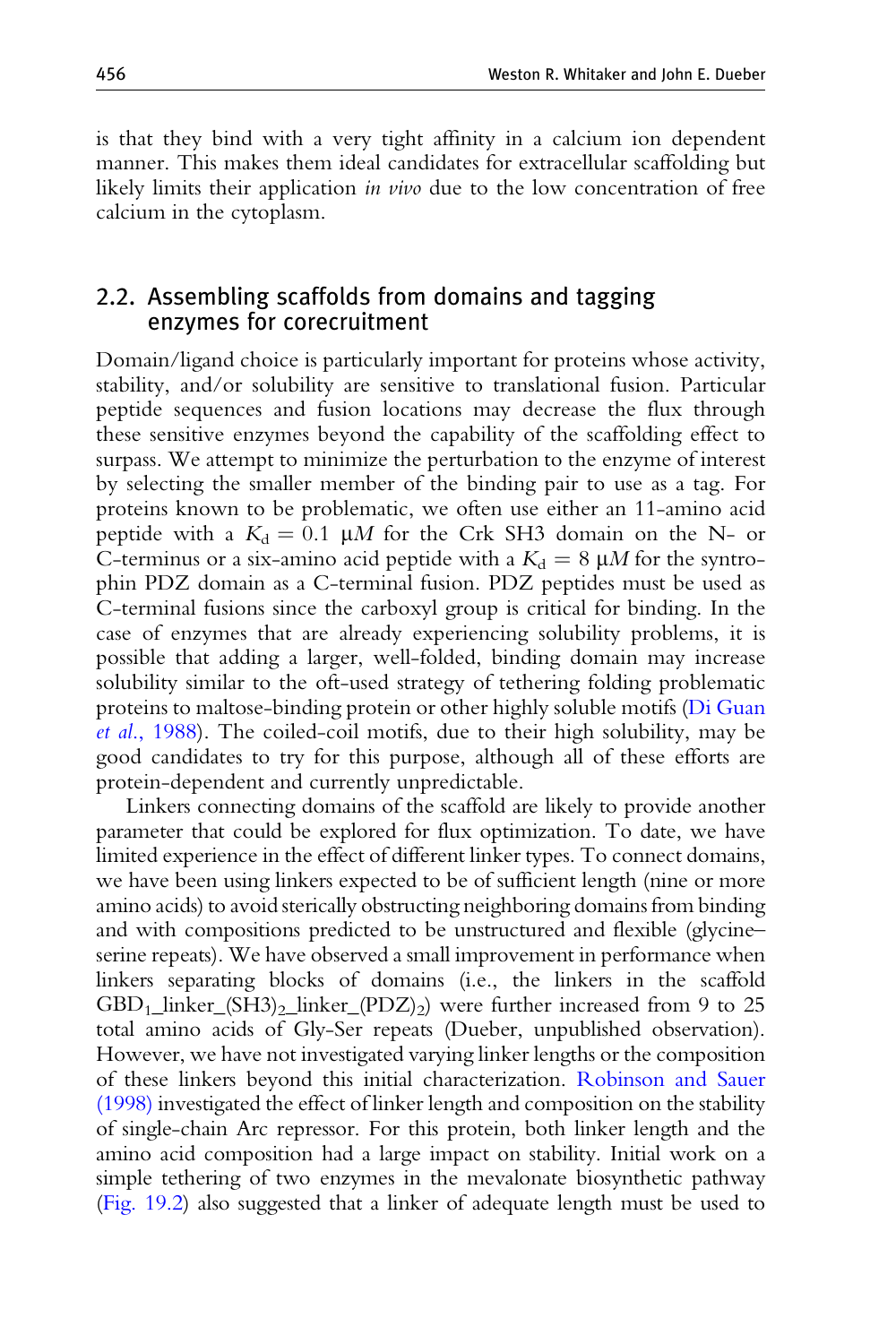<span id="page-10-0"></span>

Varying linker length

Figure 19.2 Two consecutive enzymes in a synthetic mevalonate pathway were tethered, C- to N-termini, and the length of a simple synthetic linker of alternating glycine and serine residues was varied. Tethering with a short linker length showed small improvements, which were increased to a higher titer with increased linker lengths. Mevalonate production was measured as GC/MS peak area as described in [Dueber](#page-19-0) *et al.* (2009).

achieve highest flux improvement and, in this case, that the improvement is maintained through linkers of increasing lengths.

When making translational fusions of binding domains/ligands and enzymes, it is important to assay enzyme activity and interaction domain functionality. A GST pull-down assay can be employed to ensure binding activity remains functional. When domains from the same family are being employed with the intention of orthogonal function, GST pull-down assays often are very useful for avoiding unexpected intermolecular interactions, though low affinity and high effective concentration intramolecular interactions may be missed. For in vivo assays of enzyme activity, untagged enzyme function can be tested against tagged enzymes in absence of scaffolding. However, care must be taken to ensure expression rates are not being altered by domain addition, particularly for N-terminal tags or polycistronic systems which, in prokaryotes, should be expected to alter expression rates through RNA secondary structure interactions with the ribosome-binding site [\(Mathews](#page-20-0) et al., 1999). For example, the addition of a C-terminal peptide targeting an enzyme might affect the expression level of an immediately downstream enzyme in a polycistronic message. This effect can be estimated or corrected for with the RBS calculator [\(Salis](#page-21-0) et al[., 2009\)](#page-21-0). To confirm that expression levels are not changing, enzyme concentration should be carefully measured or expressed on independent transcripts.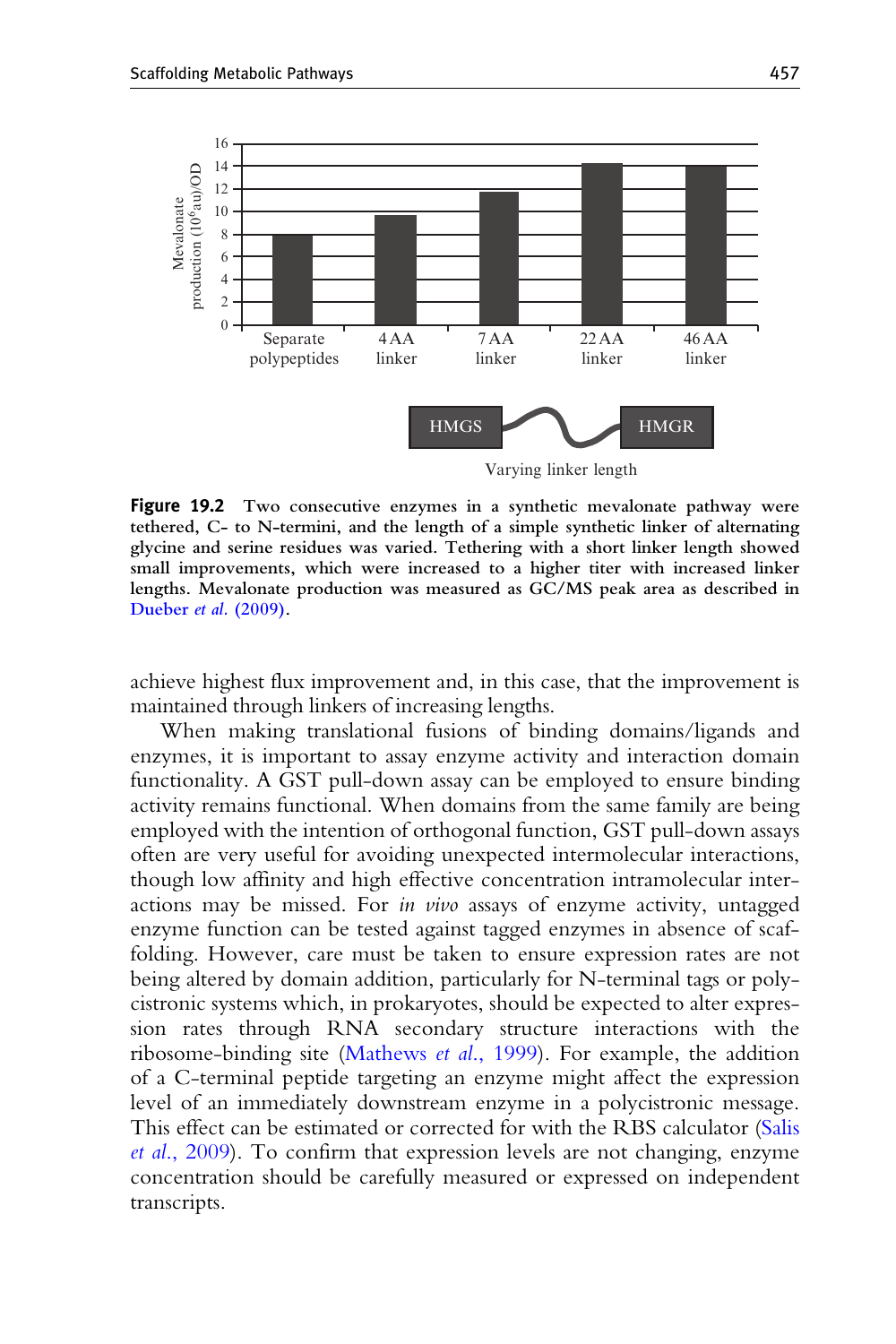#### 2.3. Balancing the scaffold and enzyme concentrations

Balancing concentrations of enzymes has been shown to be an important consideration for optimizing metabolic pathways. Balancing scaffold concentrations is also important, as there is a theoretical optimal concentration for maximizing fully occupied scaffold molecules. This effect was modeled by [Levchenko](#page-20-0) et al. (2000) for scaffolding in the MAPK-signaling pathway, where low concentrations of scaffold result in insufficient scaffold to colocalize the targets, while concentrations of scaffold considerably higher than enzymes result in segregation of components and a high percentage of scaffold molecules with low occupancy. We believe this biphasic trend also exists for synthetic scaffolding of multienzyme pathways. We simulated a simple mathematical model of equilibrium-binding reactions for a varying number of different enzymes that bind to different single sites on a scaffolding protein ([Fig. 19.3](#page-12-0)). Differential equations for simple binding kinetics were generated with code written and simulated in MATLAB (The Math-Works, Natick, MA), code available upon request. Enzyme concentrations were held constant at 10  $\mu$ M with each binding to a single site on the scaffold with a 100 nM  $K_d$ , while scaffold concentrations were varied. As expected, the optimal scaffold performance occurs when scaffold concentrations are approximately equal to enzyme concentrations, and concentration optimization becomes increasingly important as pathway size increases. In agreement with these modeled predictions, we observed a strong dependence of production titers on the relative expression levels of both scaffold and metabolic enzymes (Dueber *et al.*, 2009; Moon *et al.*, 2010). Thus, it may be helpful to drive expression of pathway enzymes and scaffold with independent promoters to independently tune expression to the optimal levels.

In addition to optimizing scaffolding levels, it may be beneficial to simultaneously adjust the pathway enzyme concentrations. High induction was found to be the optimal expression level for mevalonate biosynthetic pathway enzymes in the absence of scaffolding. However, when the most effective scaffold was present, low enzyme induction produced optimal production titers, giving higher titers than the maximum achievable in the absence of scaffold, even at the uninduced background expression level of the promoter ([Fig. 19.4](#page-13-0)). Although it would be interesting to independently optimize the expression of the three enzymes scaffolded in this pathway, optimization beyond polycistronic expression level has not yet been carried out. Scaffold architecture, expression level, and enzyme expression levels are all interconnected variables that must be optimized.

#### 2.4. Varying scaffold stoichiometry

Often when metabolic pathways are engineered, one pathway enzyme exhibiting relatively low activity creates a bottleneck in the pathway. In many cases, this limitation can be alleviated by increasing expression of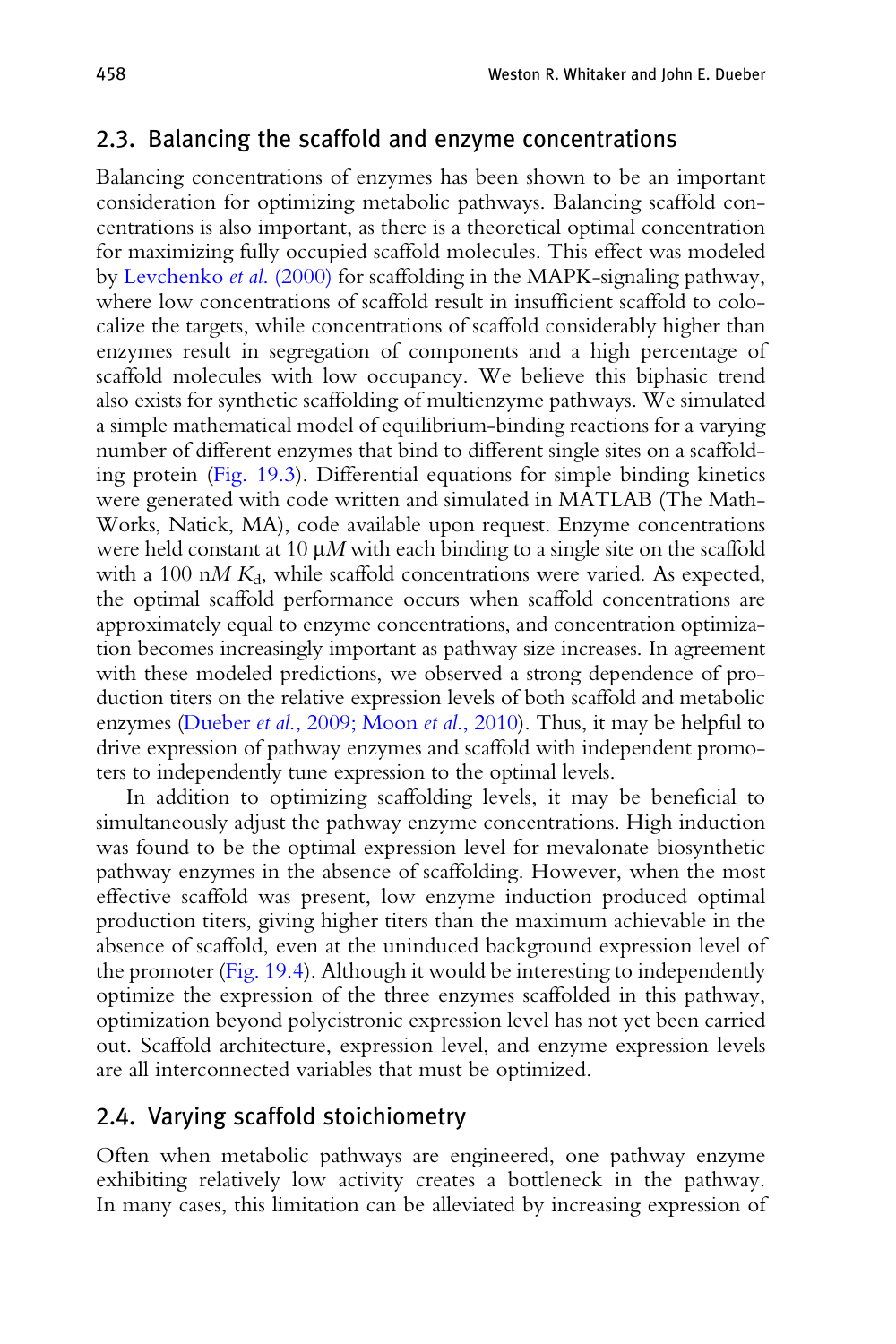<span id="page-12-0"></span>

**Figure 19.3** A mathematical model of equilibrium binding of scaffolding recruiting enzymes shows an optimal scaffold concentration for maximizing full occupancy. Five scaffolds consisting of a varying number of enzyme recruitment domains are independently simulated. Enzyme levels are held constant at 10  $\mu$ M each, and each scaffold molecule recruits a specified number of different enzymes each with a dissociation constant of 100 nM. Initially, as scaffold concentration is increased, excess enzymes are recruited to fully occupy the scaffold. As enzymes become limiting, scaffold competition for enzyme recruitment leads to low occupancy of scaffold.

that enzyme (Pitera et al[., 2007](#page-21-0)). Pathway scaffolding presents another strategy for addressing this problem at lower enzyme expression regimes. Ability to achieve high product titers with low concentration of enzymes should prove particularly advantageous for systems with enzymes prone to aggregate. Additionally, improved pathway efficiency is likely to become increasingly important as the number of enzymes in the pathway is increased, although this remains to be empirically tested.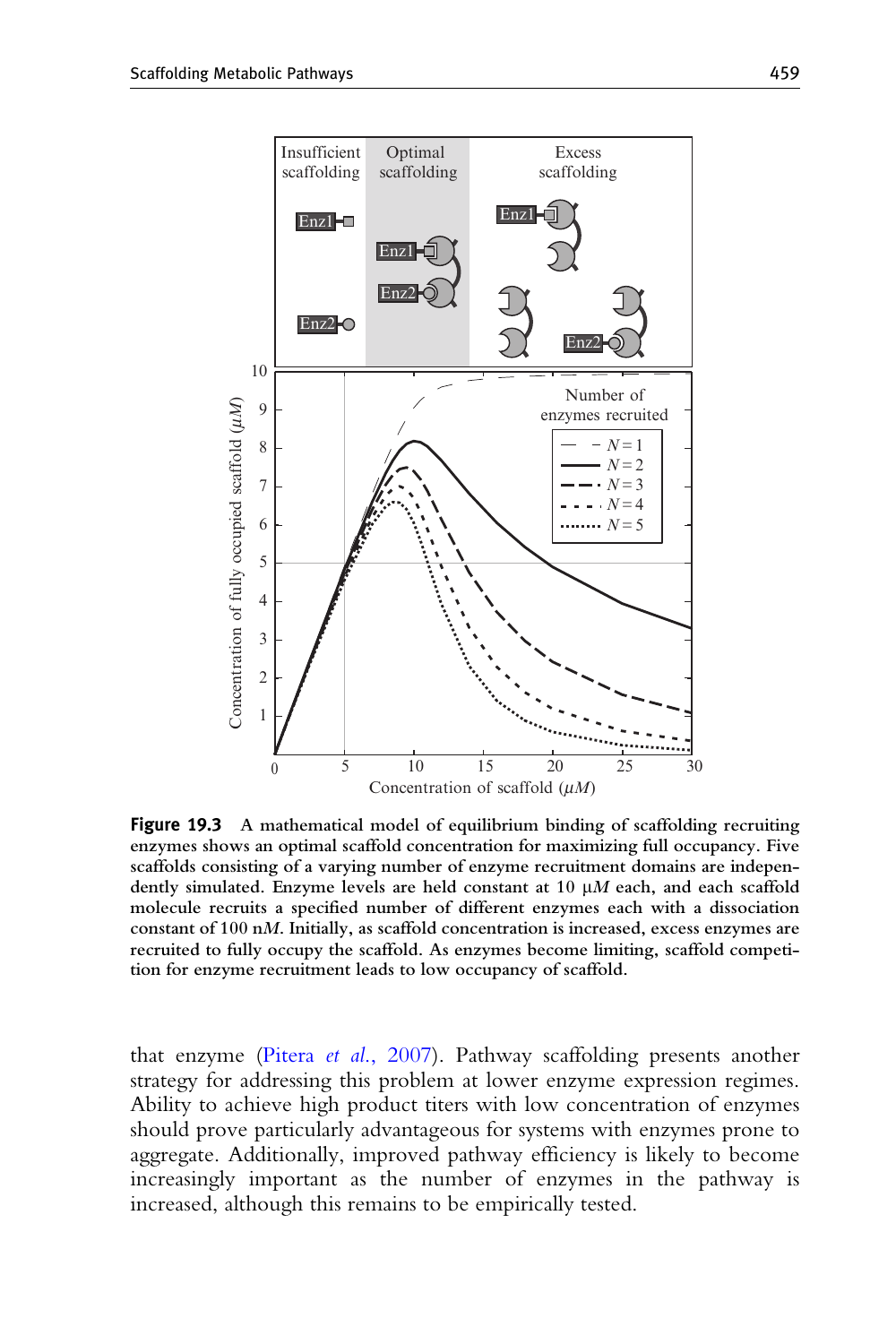<span id="page-13-0"></span>

Figure <sup>19</sup>.<sup>4</sup> Mevalonate titers are measured at varying aTc concentrations, corresponding to induction of  $P_{Tet}$  driving peptide-tagged AtoB, HMGS, and HMGR polycistronically. The  $P_{\text{BAD}}$  promoter either drives the optimal scaffold,  $\text{GBD}_1\text{-SH3}_2\text{-}$ PDZ2 (filled circles), or GFP, representing unscaffolded pathway (unfilled circled). Mevalonate production was measured as GC/MS peak area. Error bars represent one standard deviation from three separate experiments (figure adapted from [Dueber](#page-19-0) et al.[, 2009\)](#page-19-0).

Due to the modular nature of the described scaffold strategy, the relative stoichiometry of enzymes cocomplexed can be controlled by varying the number of repeats of each protein–protein interaction domain. For the mevalonate biosynthetic pathway, a matrix of nine scaffold architectures was assembled with one, two, or four protein–protein interaction domains recruiting the enzymes for the bottleneck intermediate transfer, HMGS and HMGR [\(Fig. 19.5\)](#page-14-0). Within this matrix, the optimal architecture produced a 77-fold improvement in product titers relative to the unscaffolded pathways. Importantly, although all scaffolds improved titers relative to the unscaffolded pathway, the results were difficult to explain based on stoichiometry alone.

We reapplied the same matrix of scaffolds used to improve flux of the mevalonate biosynthetic pathway to a second pathway, the glucaric acid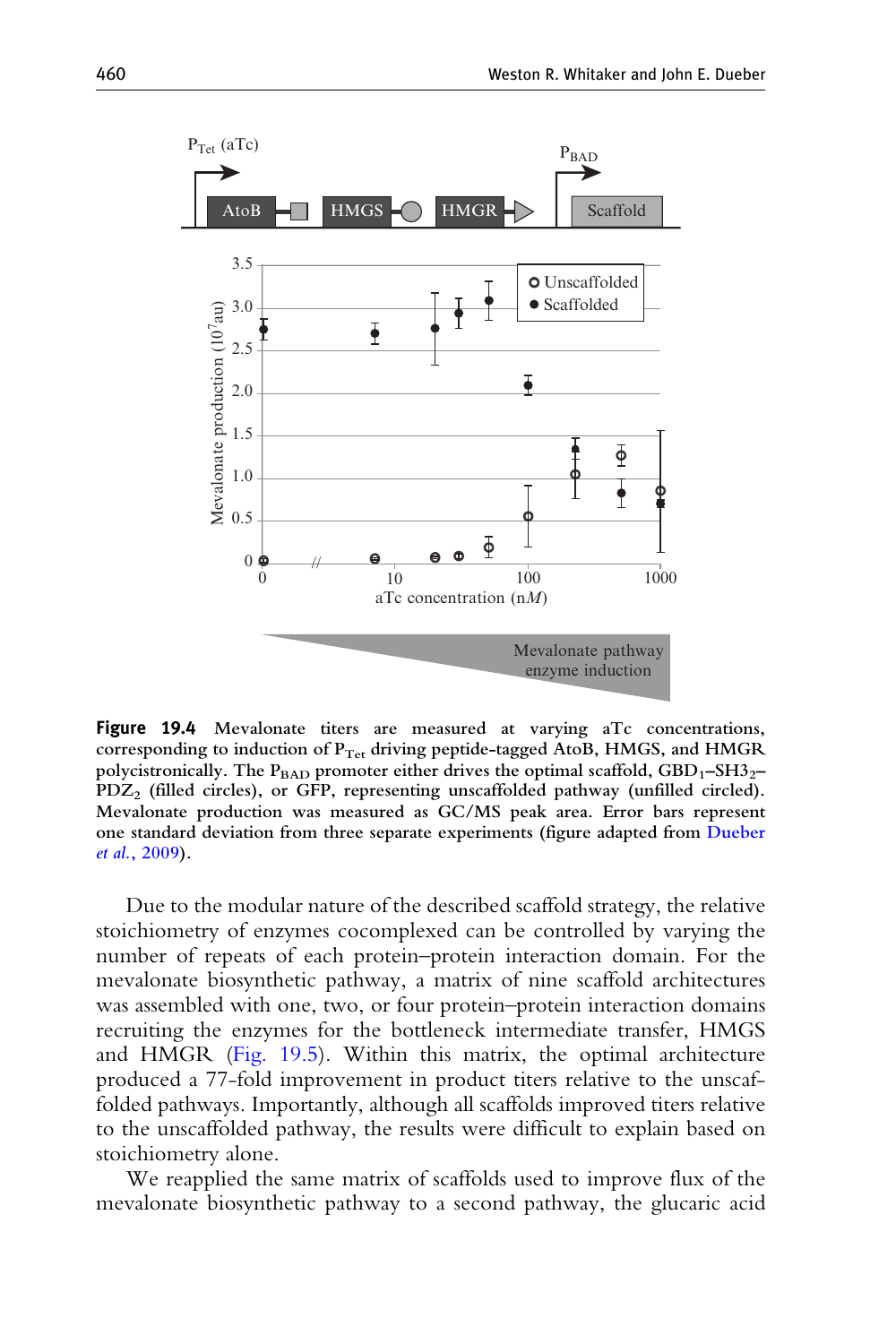<span id="page-14-0"></span>

**Figure 19.5** Three enzymes in the synthetic mevalonate pathway were tagged with binding peptides and recruited to a synthetic scaffolding protein with varying stoichiometry of binding domains. (A) Schematic of scaffolding with varying stoichiometry, where the number of GBD domains is held constant at one, while the number of SH3 and PDZ domains is varied to be one, two, or four. (B) The different scaffold stoichiometries gave very different results, with the best performing scaffold resulting in a 77 fold increase in mevalonate production compared to when no scaffold was expressed (figure adapted from [Dueber](#page-19-0) et al., 2009).

biosynthetic pathway. This pathway was previously engineered by Moon and Prather from three heterologous enzymes, Ino1, MIOX, and Udh (Moon *et al.*, 2009) and expressed at high levels under the T7 promoter to maximize glucaric acid titers. Interestingly, the Prather group measured higher activities of the limiting enzymatic activity, MIOX, in the presence of high concentrations of *myo*-inositol substrate (Moon *et al.*, 2009, 2010). The three heterologous enzymes were tagged with recruitment peptides and expressed from the  $P_{Lac}$  promoter. Similar to our findings with the mevalonate biosynthetic pathway, the scaffolds showed various degrees of titer improvements dependent on architecture. Consistent with a hypothesis of increasing the local concentration of myo-inositol at the resultant synthetic complex, titer improvements were dependent on the number of Ino1-recruiting domains producing myo-inositol, whereas there was no strong dependence on the number of domains recruiting MIOX enzyme. Titers of 2.3 g/L glucaric acid were produced with the optimal scaffold, giving an almost fivefold increase over the control lacking scaffold expression, a 50% improvement over highest titers previously reached [\(Fig. 19.6](#page-15-0)).

There are a few considerations to be made when constructing sequence for scaffolds with domains repeated multiple times. Cloning strategies relying on PCR or homologous overhangs such as recombination-based methods (Shao et al[., 2009](#page-21-0)), sequence and ligation-independent cloning (SLIC; [Li and Elledge, 2007](#page-20-0)), or isothermal enzymatic assembly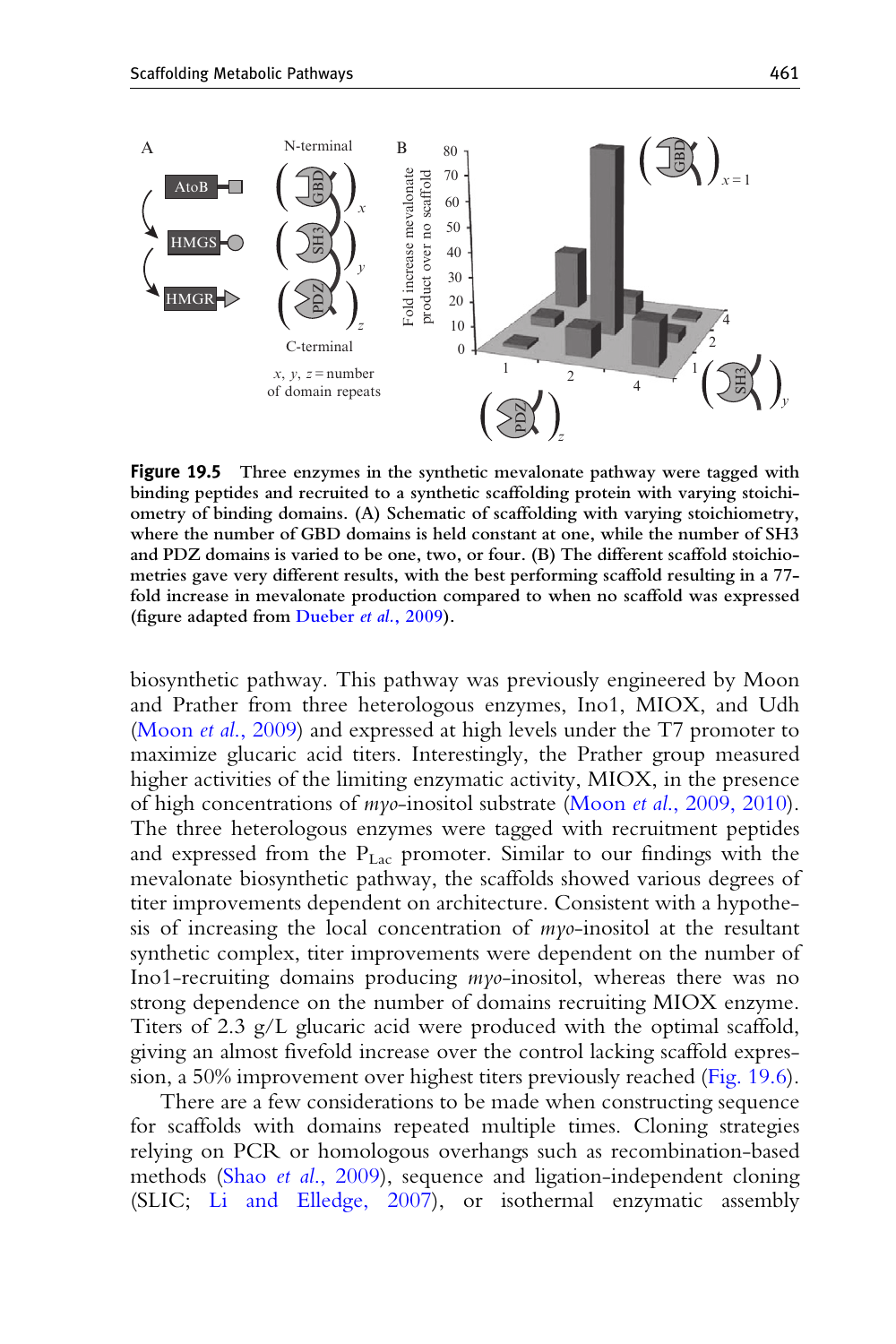<span id="page-15-0"></span>

Figure 19.6 A pathway engineered to produce glucaric acid was scaffolded with optimized stoichiometry to improve production. (A) Schematic of scaffolded pathway where the number of SH3 domains corresponding to Ino1 recruitment is varied. Ino1 produces the substrate for MIOX, which MIOX converts to the substrate for Udh. (B) Glucaric acid concentrations were measured under conditions where only the number of SH3 domains on the scaffolding is varied, showing around three or four SH3 domains provided optimal production (figure adapted from Moon et al.[, 2010](#page-20-0)).

(Gibson et al[., 2009](#page-20-0)) may result in misannealing for products containing repeated sequences. One construction strategy that deals particularly well with repeated domains is the BioBrick-based cloning strategies [\(Anderson](#page-19-0) et al[., 2010; Shetty](#page-19-0) et al., 2008), particularly the BglII/BamHI-based strategy ([Anderson](#page-19-0) et al., 2010) that leaves generally innocuous and often useful glycine–serine scars that can be used as part of the linker sequence. Interestingly, we have observed problems coming from recombination arising from greater than four identical repeats for both domains  $(\sim 200$  bases) and peptide ligands ( $\sim 60$  bases). A solution to this problem is to design multiple domain "parts" with degenerate codon usage such that repeated domains, linkers, and ligands are sufficiently different to prevent recombination. For making multiple SH3 domain repeats, using six degenerate SH3 parts, we were able to make constructs with 10 repeats without observing a significant number of incorrect products due to recombination (Dueber, unpublished observation; Moon et al., 2010). **EXAMPLE AND SH3**<br> **EXAMPLE AND A POSSET CONSERVATION CONSERVATION** (Superior and in the number of these domains of these domains of the number and in the number of SH3 domains or<br> **Figure 1966** A pathway engineered to pr

#### 2.5. Scaffold composition effects

The three-dimensional structure of the scaffolded complex will determine the efficiency of improving flux. Although these structures are determined by the domain architecture, these architecture/structure relationships are not currently predictable. This is highlighted by the importance of not only the total number of each protein–protein interaction domain but also by the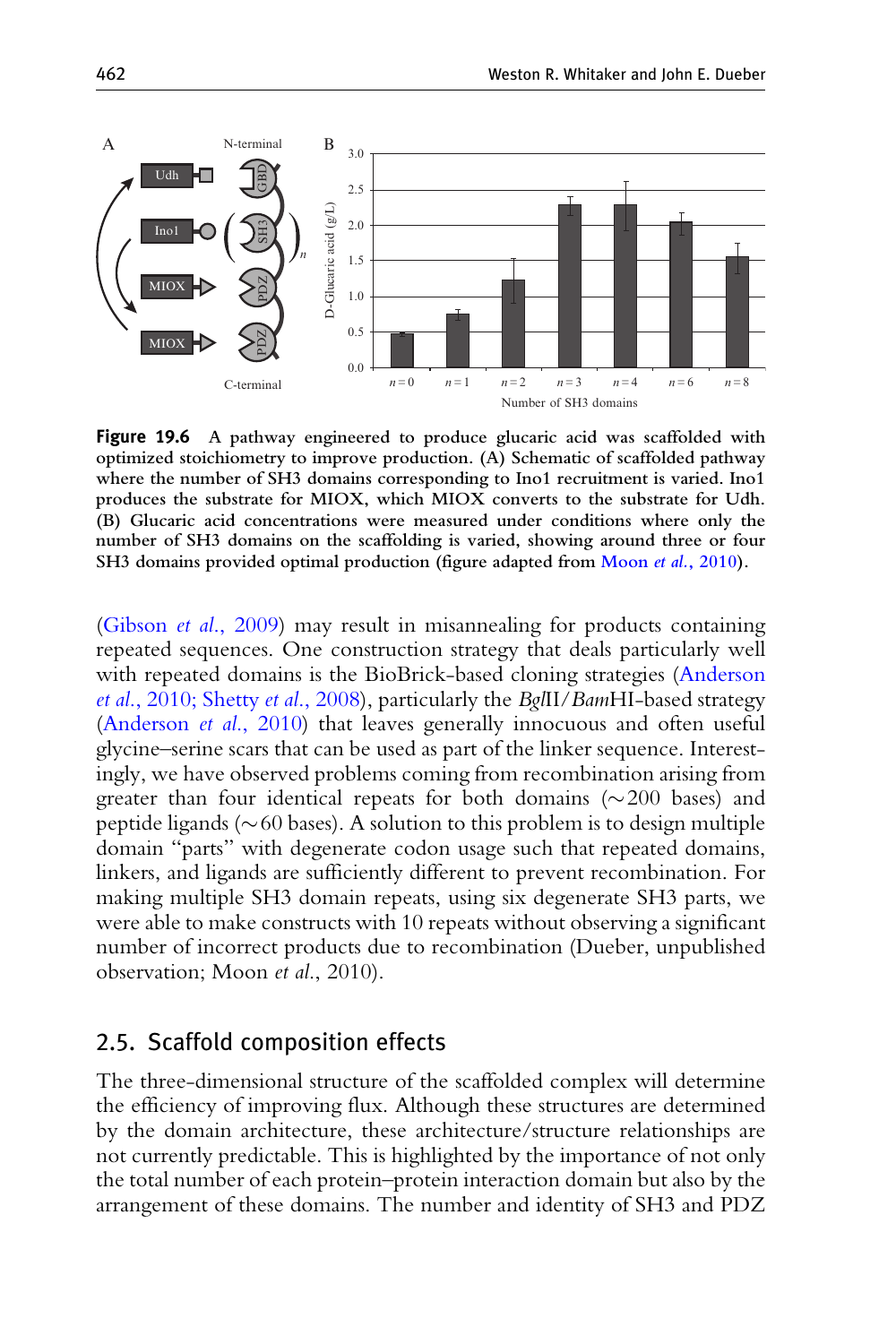interaction domains in a scaffold was held constant but the order of these domains was rearranged ([Dueber](#page-19-0) *et al.*, 2009). GBD–(SH3) $\rightarrow$ (PDZ)<sub>2</sub>, GBD–  $(SH3)<sub>1</sub>-(PDZ)<sub>2</sub>-(SH3)<sub>1</sub>$ , and  $GBD-(SH3)<sub>1</sub>-(PDZ)<sub>1</sub>-(PDZ)<sub>1</sub>$  scaffolds showed dramatically varied abilities to improve mevalonate titers despite each having the same number of recruitment domains (Fig. 19.7).

Work on synthetic cellulosomes has also supported the importance of scaffold composition [\(Mingardon](#page-20-0) *et al.*, 2007). In this study, scaffolds were designed to recruit other scaffolds, creating complexes containing up to four different scaffolds, each in turn recruiting, or directly fused to, a cellulose degrading enzyme. One issue that arose was the importance of enzyme mobility, as redundant binding that was likely to limit flexibility decreased degradation efficiency [\(Mingardon](#page-20-0) et al., 2007). Natural cellulosome protein sequences suggest that they are physically flexible complexes, since they generally have long linkers (tens up to 550 residues) predicted to result in highly mobile enzymes (Xu et al[., 2003](#page-21-0)). Another issue was the importance



Figure 19.7 Mevalonate titers are measured for ligand tagged enzymes with expression of scaffolds of differing architecture and compared to the titers in the absence of scaffold expression. Rearranging domain order, while retaining the one GBD, two SH3, and two PDZ stoichiometry gives significant changes in titer improvement (figure adapted from [Dueber](#page-19-0) et al., 2009).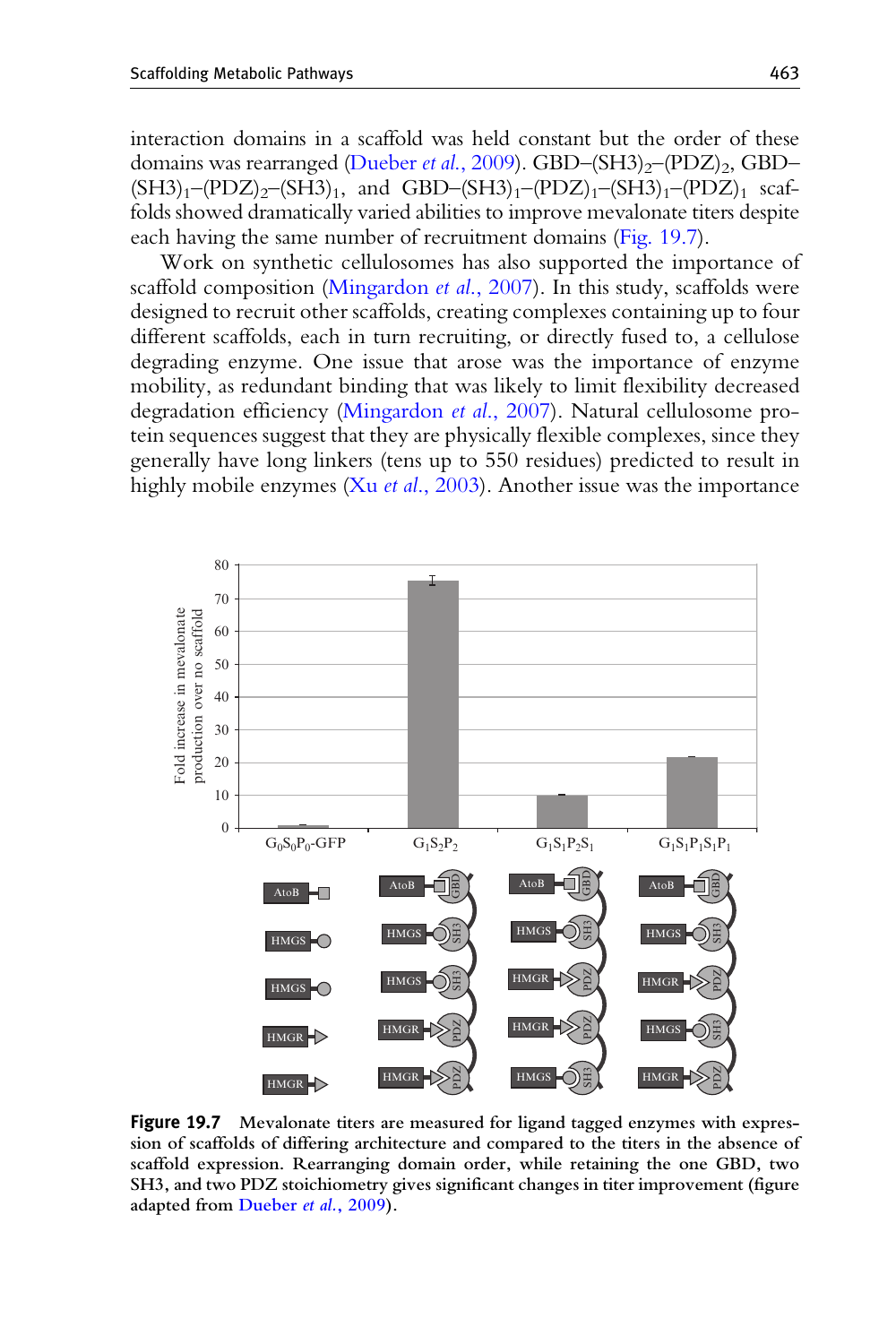of scaffolding complex mobility, suggested from lowered activity with the addition of more than one carbohydrate-binding module. These issues of mobility and flexibility are likely to be particularly relevant to the catalysis of cellulose, an immobilized substrate, and may have limited pertinence to readily diffusing metabolic intermediates.

Interestingly, it has been suggested that when individual enzymes are tethered together, if these enzymes exist in oligomeric form, they may multimerize, forming even larger complexes (Bülow and Mosbach, 1991; [Conrado](#page-19-0) et al., 2008). A scaffold with repeated domains that recruits oligomeric enzymes, as is the case in several applications thus far [\(Dueber](#page-19-0) et al[., 2009; Moon](#page-19-0) et al., 2010), may also form large multimeric complexes (Fig. 19.8). These multimeric complexes may improve titers by further increasing local concentrations beyond those achievable with individual scaffolds. This potential phenomenon is another reason we recommend taking a library approach to optimize scaffolded pathway flux, varying as many parameters as practical to empirically determine the optimal combination of architectural parameters.

Scaffold configuration may become an increasingly important variable as pathways are scaled to consist of larger numbers of enzymes. One practical concern is the increasing scaffold protein size to target increasing numbers of enzymes while also achieving stoichiometry control. As explored in the development of synthetic cellulosomes [\(Mingardon](#page-20-0) et al., 2007), a potential solution to this problem is building multiple scaffolds that can coassemble either directly or through a separate adaptor molecule. This approach might also prove to be a convenient method for modularizing various sections of a pathway as well as increasing the combinatorial architecture possibilities.



Figure <sup>19</sup>.<sup>8</sup> Schematic of a multimeric enzyme complex. Enzymes with oligomeric structures could potentially bind multiple scaffolds, resulting in large complexes and difficult to predict positioning in three-dimensional space.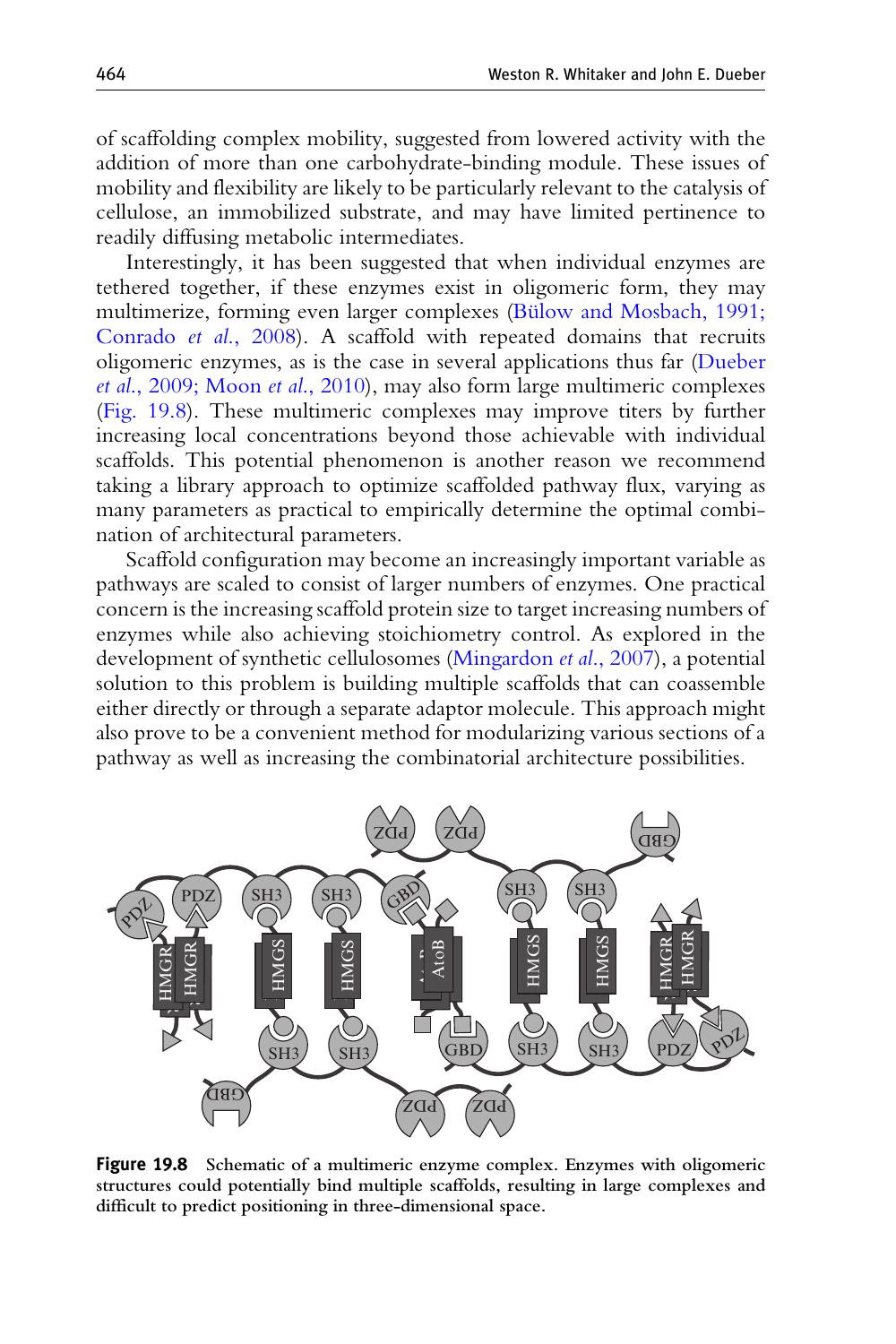# 3. Systems that May Benefit from Scaffolding

There are a number of potential mechanisms that may contribute to the increased titers shown in the scaffolded systems discussed. We have thus far focused on the increased local concentration effect by which scaffolding may reduce toxic intermediates, reduce the load on the cell by reducing the necessary enzyme expression levels, and increase pathway efficiency. Another potential benefit of scaffolding is the prevention of enzyme aggregation by lowering the necessary protein expression levels in addition to sequestering individual enzyme molecules. It is also possible that scaffold could be used to increase enzyme stability or activity, though this was shown to not be the case for the glucaric acid pathway ([Moon](#page-20-0) *et al.*, [2010](#page-20-0)). Substrate-activated enzymes, such as MIOX in the glucaric acid pathway discussed earlier, are also particularly good candidates for scaffolding. Scaffold complexes with higher numbers of protein–protein interaction domains can be used to recruit substrate-producing upstream enzyme (Moon et al[., 2010](#page-20-0)).

Scaffolding a complex of efficient enzymes may also provide a means of limiting intermediate loss. Increased local concentration, or corresponding reduction in bulk cytoplasmic concentrations, would reduce the rate of intermediate loss to competing pathways. Additionally, the reduced enzyme expression also reduces the rate of those enzymes metabolizing unintended substrates. Insulation from unintended interactions is clearly a desired engineering characteristic as it is difficult to predict interactions with the natural cellular metabolism. These undesired interactions may be reduced with coassembled enzyme complexes. This may be increasingly important as engineered metabolic pathways continue to scale in size and complexity. These larger pathways may necessitate building and characterizing different modules of a pathway independently, which when assembled would benefit from reduction of unintended interactions between shared intermediates. Another potential mechanism for reducing unwanted interactions is the localization to different subsections or compartments of the cell. The ability to target the scaffold to a particular location may facilitate pathway localization strategies.

## 4. Concluding Remarks

In conclusion, scaffolding provides a posttranslational tool that may help increase production yields and deal with problematic enzymes as well as reduce the cellular burden and unintended interactions that may become an issue when scaling to engineer the next generation of biosynthetic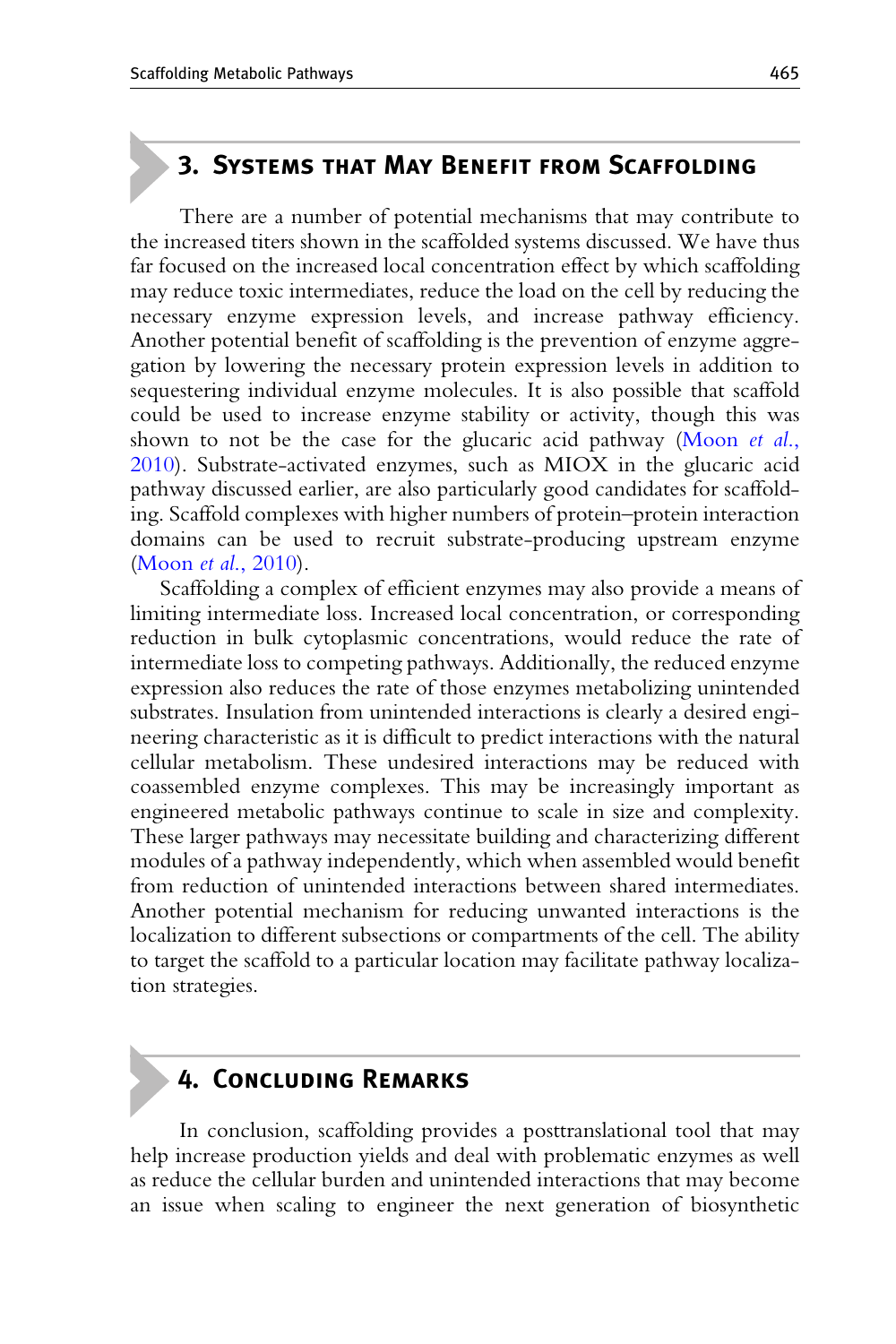<span id="page-19-0"></span>metabolic pathways. The methods we describe in this chapter have the advantage of being highly designable and easily adaptable to library approaches. Future research must be done to determine the mechanisms by which these scaffolded systems function such that they can be more rationally applied to other pathways in a predictable manner.

#### ACKNOWLEDGMENTS

We thank R. Conrado and M. DeLisa as well as K. Tipton and other members of the Dueber lab for comments and discussion regarding the preparation of the chapter. This work was supported by funding from NSF grant no. CBET-0756801 (W. R. W., J. E. D.).

#### **REFERENCES**

- Acharya, A., Ruvinov, S. B., Gal, J., Moll, J. R., and Vinson, C. (2002). A heterodimerizing leucine zipper coiled coil system for examining the specificity of a position interactions: Amino acids I, V, L, N, A, and K. Biochemistry 41, 14122–14131.
- An, S., Kumar, R., Sheets, E., and Benkovic, S. (2008). Reversible compartmentalization of de novo purine biosynthetic complexes in living cells. Science 320, 103-106.
- Anderson, J. C., Dueber, J. E., Leguia, M., Wu, G. C., Goler, J. A., Arkin, A. P., and Keasling, J. D. (2010). BglBricks: A flexible standard for biological part assembly. J. Biol. Eng. 4, 1.
- Banaszynski, L. A., Liu, C. W., and Wandless, T. J. (2005). Characterization of the FKBP–Rapamycin–FRB ternary complex. J. Am. Chem. Soc. 127, 4715–4721.
- Bierer, B. E., Mattila, P. S., Standaert, R. F., Herzenberg, L. A., Burakoff, S. J., Crabtree, G., and Schreiber, S. L. (1990). Two distinct signal transmission pathways in T lymphocytes are inhibited by complexes formed between an immunophilin and either FK506 or rapamycin. Proc. Natl. Acad. Sci. USA 87, 9231–9235.
- Bülow, L., and Mosbach, K. (1991). Multienzyme systems obtained by gene fusion. Trends Biotechnol. 9, 226–231.
- Conrado, R. J., Mansell, T. J., Varner, J. D., and DeLisa, M. P. (2007). Stochastic reaction– diffusion simulation of enzyme compartmentalization reveals improved catalytic efficiency for a synthetic metabolic pathway. Metab. Eng. 9, 355–363.
- Conrado, R. J., Varner, J. D., and DeLisa, M. P. (2008). Engineering the spatial organization of metabolic enzymes: Mimicking nature's synergy. Curr. Opin. Biotechnol. 19, 492–499.
- Di Guan, C., Li, P., Riggs, P. D., and Inouye, H. (1988). Vectors that facilitate the expression and purification of foreign peptides in Escherichia coli by fusion to maltosebinding protein. *Gene* **67,** 21–30.
- Dougherty, M. J., and Arnold, F. H. (2009). Directed evolution: New parts and optimized function. Curr. Opin. Biotechnol. 20, 486–491.
- Dueber, J. E., Wu, G. C., Malmirchegini, G. R., Moon, T. S., Petzold, C. J., Ullal, A. V., Prather, K. L. J., and Keasling, J. D. (2009). Synthetic protein scaffolds provide modular control over metabolic flux. Nat. Biotechnol. 27, 753–761.
- Fierobe, H., Mechaly, A., Tardif, C., Bélaïch, A., Lamedi, R., Shoham, Y., Bélaïch, J., and Bayer, E. A. (2001). Design and production of active cellulosome chimeras: Selective incorporation of dockerin-containing enzymes into defined functional complexes. J. Biol. Chem. 276, 21257–21261.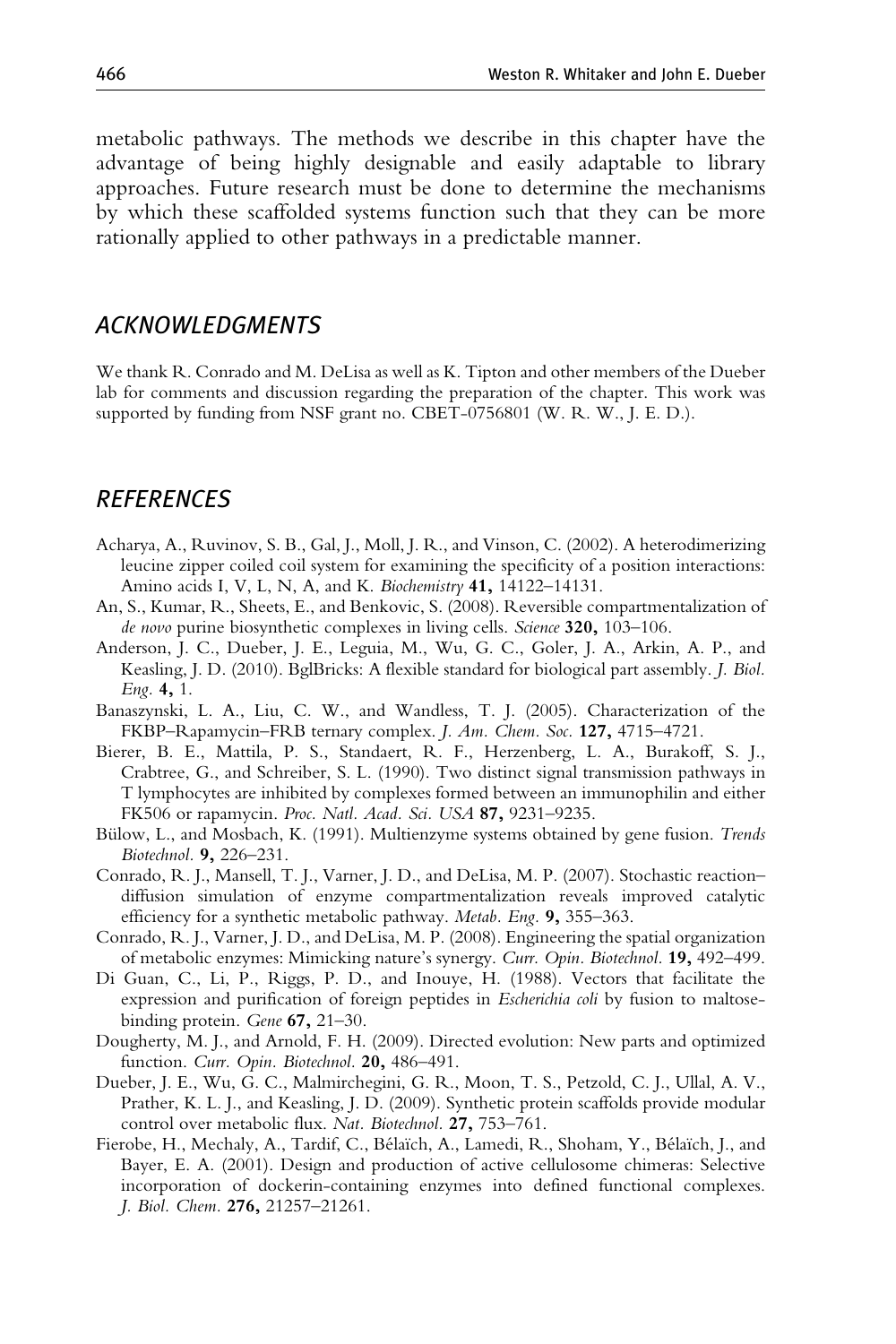- <span id="page-20-0"></span>Fierobe, H., Mingardon, F., Mechaly, A., Bélaïch, A., Rincon, M. T., Pagés, S., Lamed, R., Tardif, C., Bélaïch, J., and Bayer, E. A. (2005). Action of designer cellulosomes on homogeneous versus complex substrates: Controlled incorporation of three distinct enzymes into a defined trifunctional scaffoldin. J. Biol. Chem. 280, 16325-16334.
- Fuh, G., Pisabarro, M. T., Li, Y., Quan, C., Lasky, L. A., and Sidhu, S. S. (2000). Analysis of PDZ domain–ligand interactions using carboxyl-terminal phage display. J. Biol. Chem. 275, 21486–21491.
- Gibson, D. G., Young, L., Chuang, R.-Y., Venter, J. C., Hutchison, C. A., and Smith, H. O. (2009). Enzymatic assembly of DNA molecules up to several hundred kilobases. Nat. Methods 6, 343–345.
- Grünberg, R., Ferrar, T. S., Van der Sloot, A. M., Constante, M., and Serrano, L. (2010). Building blocks for protein interaction devices. Nucleic Acids Res. 38, 2645–2662.
- Haimovitz, R., Barak, Y., Morag, E., Voronov-Goldman, M., Shoham, Y., Lamed, R., and Bayer, E. A. (2008). Cohesin–dockerin microarray: Diverse specificities between two complementary families of interacting protein modules. Proteomics 8, 968–979.
- Harris, B. Z., Hillier, B. J., and Lim, W. A. (2001). Energetic determinants of internal motif recognition by PDZ domains. Biochemistry 40, 5921–5930.
- Havranek, J. J., and Harbury, P. B. (2003). Automated design of specificity in molecular recognition. Nat. Struct. Biol. 10, 45–52.
- Kim, A. S., Kakalis, L. T., Abdul-Manan, N., Liu, G. A., and Rosen, M. K. (2000). Autoinhibition and activation mechanisms of the Wiskott–Aldrich syndrome protein. Nature 404, 151–158.
- Leibovitz, E., Ohayon, H., Gounon, P., and Béguin, P. (1997). Characterization and subcellular localization of the Clostridium thermocellum scaffoldin dockerin binding protein SdbA. J. Bacteriol. 179, 2519–2523.
- Levchenko, A., Bruck, J., and Sternberg, P. W. (2000). Scaffold proteins may biphasically affect the levels of mitogen-activated protein kinase signaling and reduce its threshold properties. Proc. Natl. Acad. Sci. USA 97, 5818-5823.
- Levskaya, A., Weiner, O. D., Lim, W. A., and Voigt, C. A. (2009). Spatiotemporal control of cell signalling using a light-switchable protein interaction. Nature 461, 997–1001.
- Li, M. Z., and Elledge, S. J. (2007). Harnessing homologous recombination in vitro to generate recombinant DNA via SLIC. Nat. Methods 4, 251-256.
- Ljungcrantz, P., Carlsson, H., Minsson, M., Buckel, P., Mosbach, K., and Biilow, L. (1989). Construction of an artificial bifunctional enzyme,  $\beta$ -galactosidasel/galactose dehydrogenase, exhibiting efficient galactose channeling. Biochemistry 28, 8786–8792.
- Martin, V. J., Pitera, D. J., Withers, S. T., Newman, J. D., and Keasling, J. D. (2003). Engineering a mevalonate pathway in Escherichia coli for production of terpenoids. Nat. Biotechnol. 21, 796–802.
- Mathews, D. H., Sabina, J., Zuker, M., and Turner, D. H. (1999). Expanded sequence dependence of thermodynamic parameters improves prediction of RNA secondary structure. J. Mol. Biol. 288, 911–940.
- Miles, E. W., Rhee, S., and Davies, D. R. (1999). The molecular basis of substrate channeling. J. Biol. Chem. 274, 12193–12196.
- Mingardon, F., Chanal, A., Tardif, C., Bayer, E. A., and Fierobe, H. (2007). Exploration of new geometries in cellulosome-like chimeras. Appl. Environ. Microbiol. **73**, 7138–7149.
- Moon, T. S., Yoon, S., Lanza, A. M., Roy-Mayhew, J. D., and Prather, K. L. J. (2009). Production of glucaric acid from a synthetic pathway in recombinant *Escherichia coli. Appl.* Environ. Microbiol. 75, 589–595.
- Moon, T. S., Dueber, J. E., Shiuea, E., and Prather, K. L. J. (2010). Use of modular, synthetic scaffolds for improved production of glucaric acid in engineered E. coli. Metab. Eng. 12, 298–305.